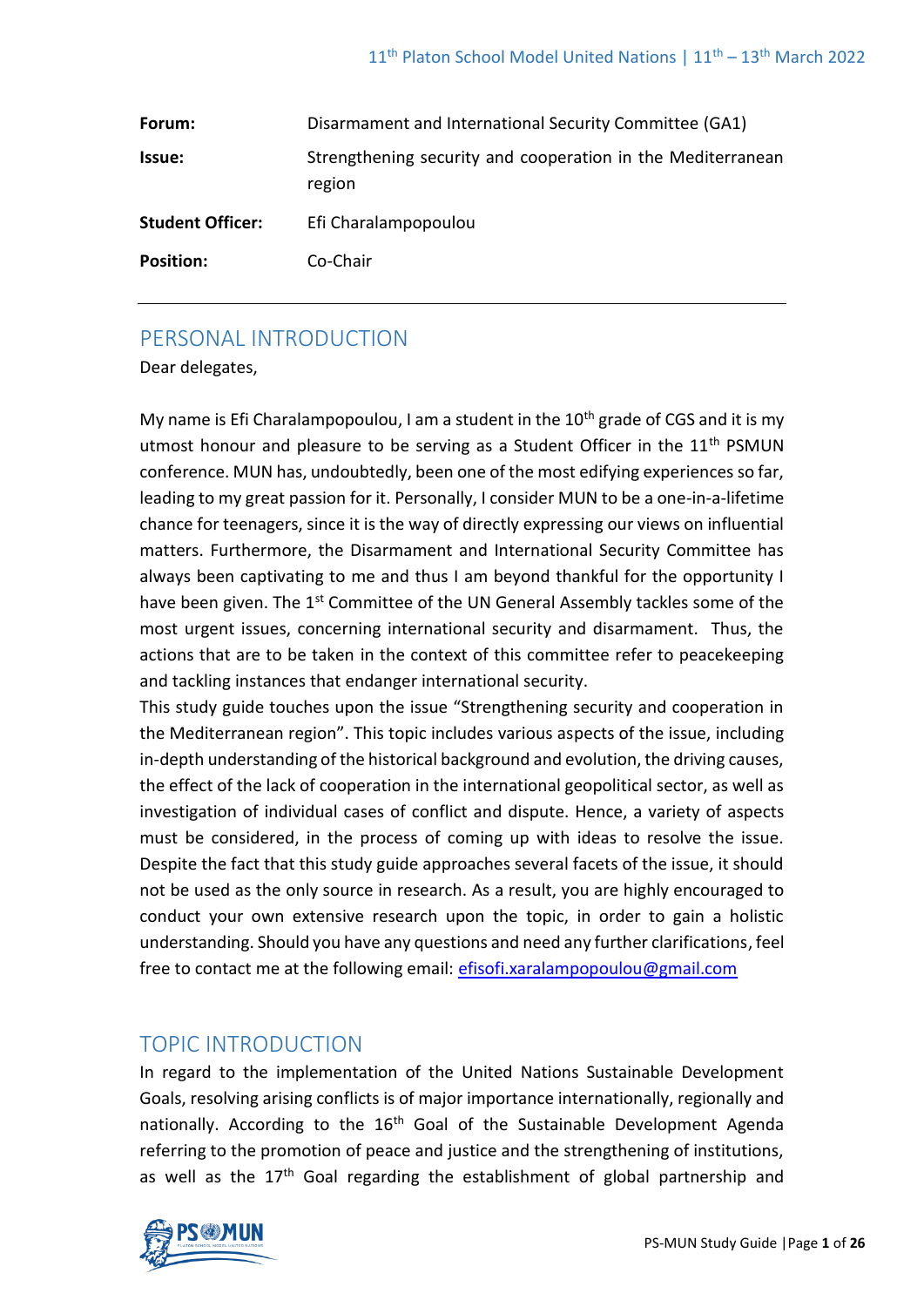cooperation, it is vital to address any disputes that, consequently lead to lack of cooperation in different and various axis, such as the social, the economic, the political. Furthermore, we should not neglect the general aim that led to the formation of the UN, as expressed through the first article of the UN Charter: To maintain international peace and security, and to that end: to take effective collective measures for the prevention and removal of threats to the peace, and for the suppression of acts of aggression or other breaches of the peace, and to bring about by peaceful means, and in conformity with the principles of justice and international law, adjustment or settlement of international disputes or situations which might lead to a breach of the peace; $1$ 

A prime example of a dispute, characterized by a national, regional and international effect is the one in the Mediterranean region. Despite the fact that the lack of cooperation and ineffectiveness of security measures is spotted within the borders of the Mediterranean, its effect is wider than imaginable, due to the geopolitical interest of the region. Starting from B.C. years, nations and nomadic groups have shown special preference towards the region, as it is the meeting point of 3 continents (Europe, Africa, Asia). Nowadays, the discovery of possible natural resources has exacerbated the already hectic situation. Hence, it is important to acknowledge and fully investigate the historical background of the situation and the individual cases of conflict, as well as the interference and invasion of exterior powers to the region's problems.

Considering the general umbrella-topic of this year's PSMUN conference, being 'Redefining Solidarity', it is important to understand its interconnection with the lack of cooperation and security in the Mediterranean region. The redefinition of solidarity is defined as the process, where one sets new bases and prerequisites, for a new relationship, which will utopianly be discerned by cooperation and mutual willingness for help. Regarding the issue, it is vital to understand solidarity, since every solution of the conflict revolves around this concept. Hence, when trying to establish patterns that ensure secure and cooperative relations in the region, the long-term and utmost goal is the redefinition of solidarity between and among the nations.

<sup>1</sup> "Chapter I: Purposes and Principles (Articles 1-2)." *United Nations*, United Nations, <https://www.un.org/en/about-us/un-charter/chapter-1.n>

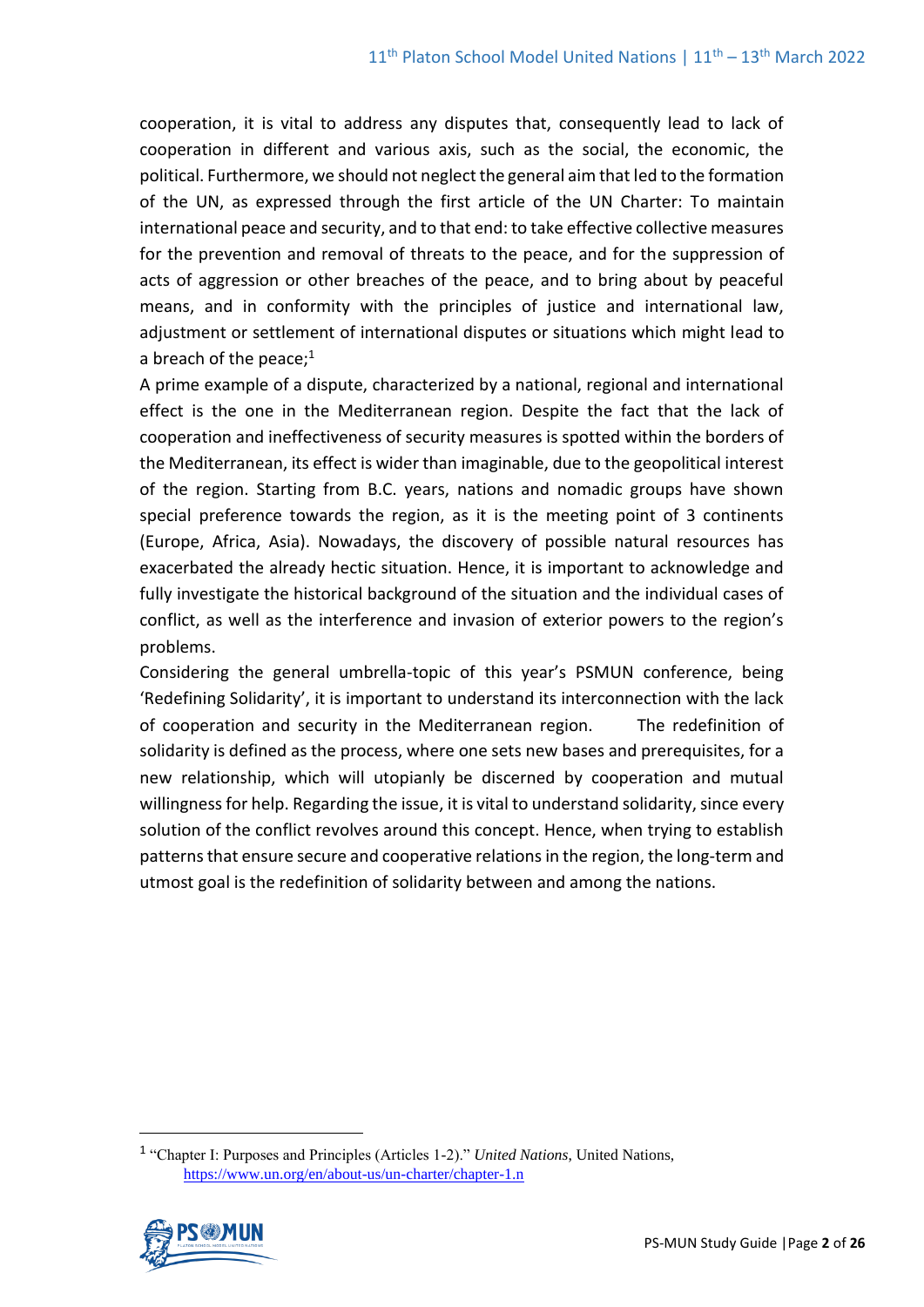

1.1. Visual representation of the Mediterranean region and its belonging nations<sup>2</sup>

# DEFINITION OF KEY TERMS

# National Security

National Security is the prevention of government repression, systematic violation of human rights and threats of militarization through acts of cooperation and partnership.

## International Cooperation

International cooperation is defined as the process of interaction through which the policies of the nations are coordinated, according to which states adjust their behaviors and actions, aiming to achieve a mutual and common goal.

## Maritime security

Maritime Security is the protection of vessels and the insurance of no border trespassing, prohibiting illegal operations, including piracy, robbery, terrorism, illegal fishing, pollution and trafficking of goods and people.

<sup>2</sup> "Mediterranean Map/List of Mediterranean Countries." *Mappr*, 16 Oct. 2021, [https://www.mappr.co/thematic-maps/mediterranean-countries/.](https://www.mappr.co/thematic-maps/mediterranean-countries/)

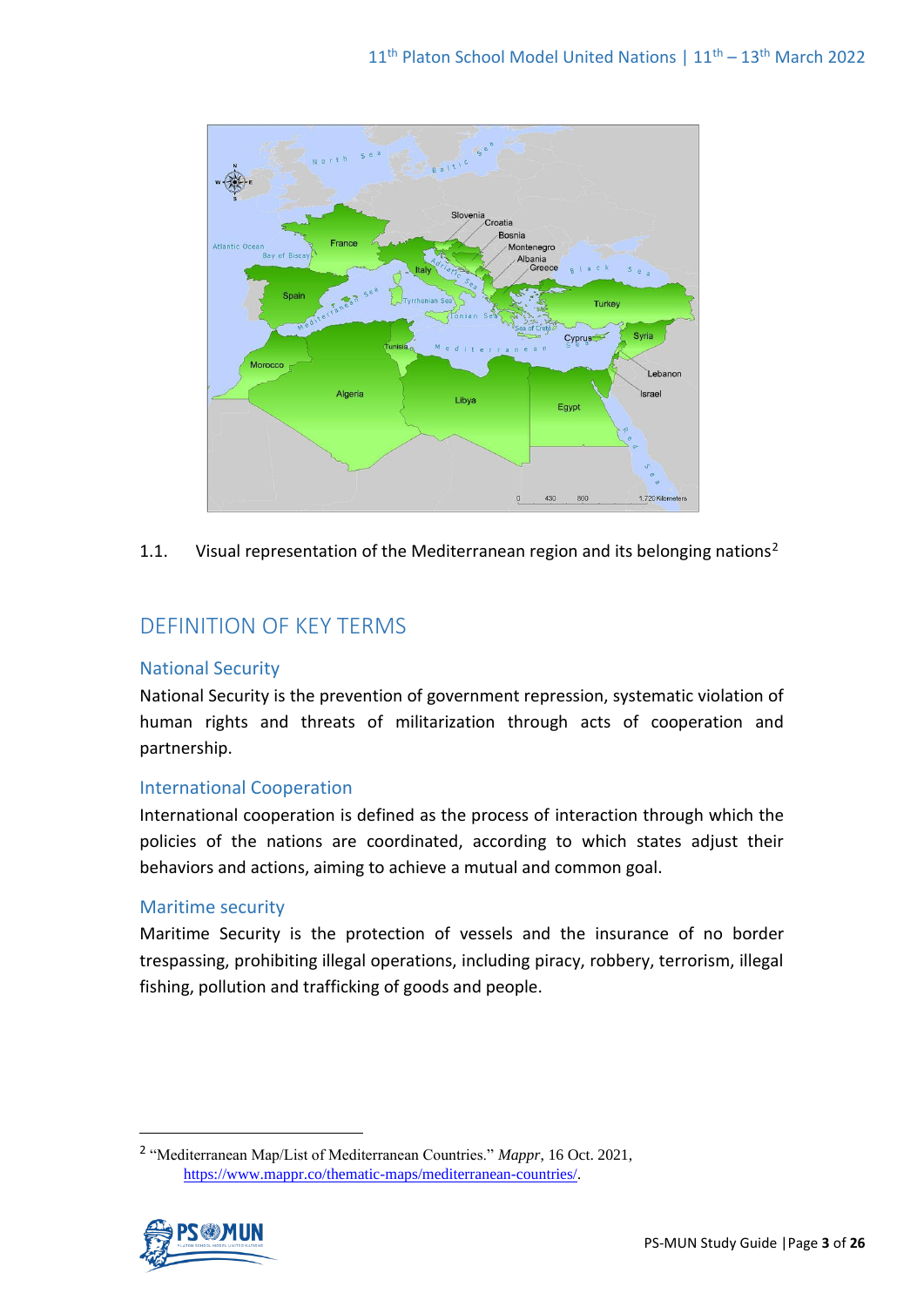# Partnership

Partnership is an established relationship, according to which states work in a cooperative and coordinated manner, in order to achieve a common goal, which fulfills both sides' interests.

## Embargo

"An embargo is a government order that restricts commerce with a specified country or the exchange of specific goods. An embargo is usually created as a result of unfavorable political or economic circumstances between nations. It is designed to isolate a country and create difficulties for its governing body, forcing it to act on the issue that led to the embargo."<sup>3</sup>

## Transnational Threat

Transnational threats are the violations of the law in ways that involve more than one country, in their planning, execution or effect. The types of transnational crime are the following: provision of illicit goods, such as trafficking of illegal drugs, weapons, stolen property and cases of counterfeit, provision of illicit services, such as human trafficking and penetration of business and government affecting multiple countries, such as fraud, corruption and oppression.

# Maritime Interventions

Maritime Interventions are the acts of interfering and invading national marine borders and property. They are carried out mostly by the mediating countries and the goal of most such acts is the compulsion or forbiddance of doing certain acts that might pose a risk to the country's interests, mostly in the financial and political sector.

# Operational Security

Operational security, also known as procedural security, is a risk management process that aims to combat incidents of risk towards national and international security. The 5 gradual steps of this process are the following: identification of the sensitive data, evaluation of the possible threats, analysis of the vulnerabilities, assessment of the threat level, deviation of a plan to mitigate the threats.

## **Solidarity**

Solidarity is the feeling of unification and fellowship that arises between and among nations through common purposes, responsibilities and interests, leading to cooperation and coordination in actions.

<sup>3</sup> Liberto, Daniel. "What Is an Embargo?" *Investopedia*, Investopedia, 30 Dec. 2021, [https://www.investopedia.com/terms/e/embargo.asp.](https://www.investopedia.com/terms/e/embargo.asp) 

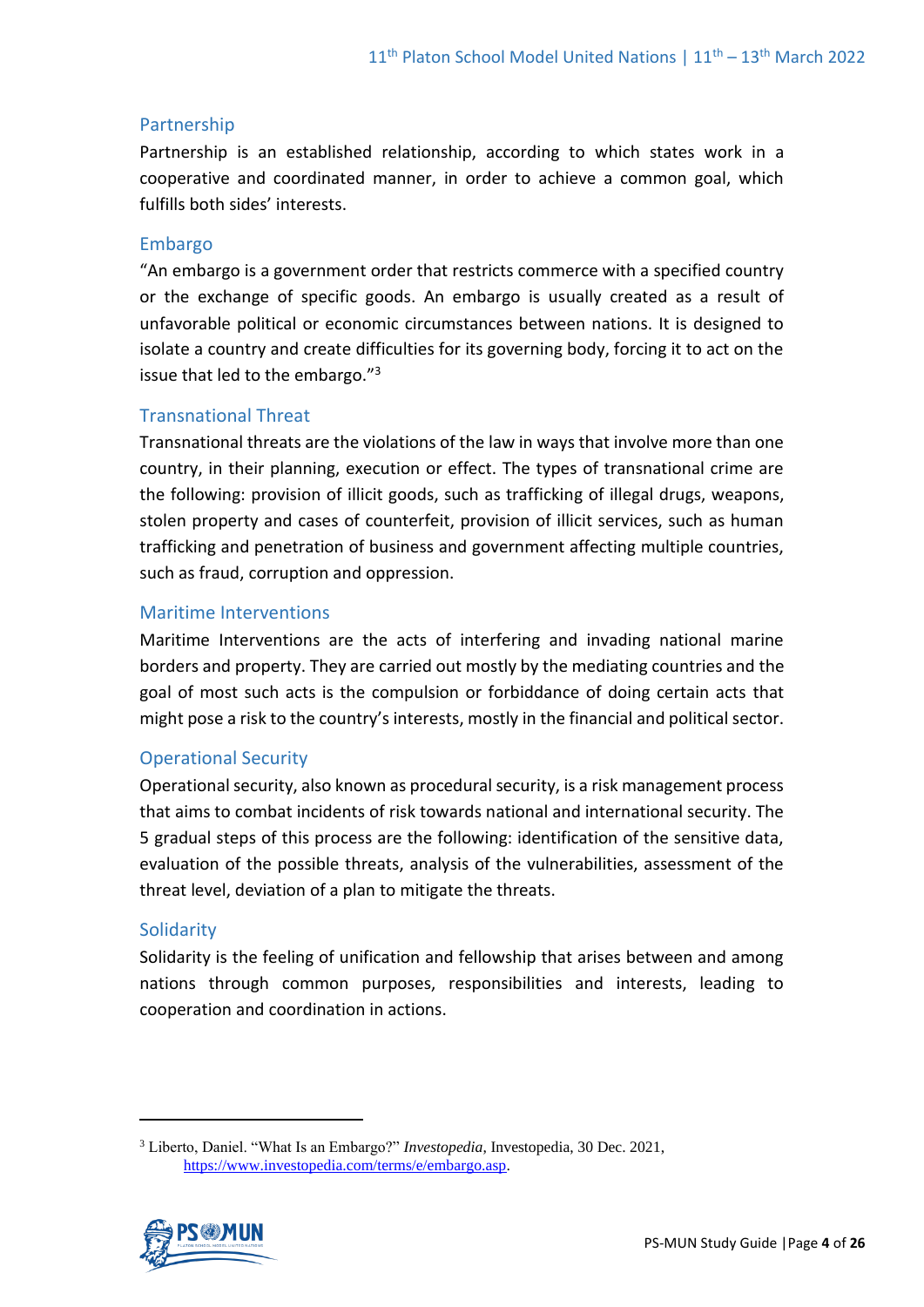#### **Jurisdiction**

Jurisdiction is the authority and responsibility of a sovereign power to govern and legislate through the interpretation and application of the law through judicial institutions, aiming to administer justice.

## Exclusive Economic Zone

"An Exclusive Economic Zone is an area beyond and adjacent to the territorial sea of a coastal State, subject to the specific legal regime under which the rights and jurisdiction of the coastal State and the rights and freedoms of other States are governed by the relevant provisions of the United Nations Convention on Law of the Sea." 4

# BACKGROUND INFORMATION

# Greece-Turkey-Cyprus region

The eastern part of the Mediterranean has been facing disputes and conflicts for decades, counting back to the Ottoman Empire. However, the problem sharpened after the Asia Minor Dispute in 1922. Currently, the focus is shifted to the conflict between Turkey and Greece, which is mainly discerned by 3 issues in the spectrum of maritime security. These are the following: the disagreement over the boundaries of territorial waters and ownership over certain islands, the 2 countries' Exclusive Economic Zones in the eastern Mediterranean, the unresolved nature of the Cyprus crisis. It has been generally observed that the 2 parties show different interpretation towards the causes that urgently need to be addressed, as a means of resolving the issue. Namely, Greece promotes agreements aiming at maritime delimitation and possible Exclusive Economic Zones in the Aegean and Eastern Mediterranean, including the island of Cyprus. On the other hand, Turkey often refers to a long list of unresolved conflicts that need to be addressed, including the following: doubts on the sovereignty of certain islands, the hypothetical demilitarization of status of other Greek islands and the territorial sea, the width of the Greek national airspace and the control of the air traffic in the Aegean. Hence, it is vital to understand that there are no clarified causes that directly lead to its current status, but a combination of triggers that worsen the already tainted relations between the two.

The first 2 (borders and ownership, EEZs) out of the 3 main problems are interconnected. Firstly, it is important to understand the concepts of territorial sea and Exclusive Economic Zones. In the case of a territorial sea region, the ownership is up to 12 nautical miles from the coastline and the respective country exercises full

[https://inspire.ec.europa.eu/codelist/MaritimeZoneTypeValue/exclusiveEconomicZone.](https://inspire.ec.europa.eu/codelist/MaritimeZoneTypeValue/exclusiveEconomicZone)



<sup>4</sup> *Exclusive Economic Zone - Europa*.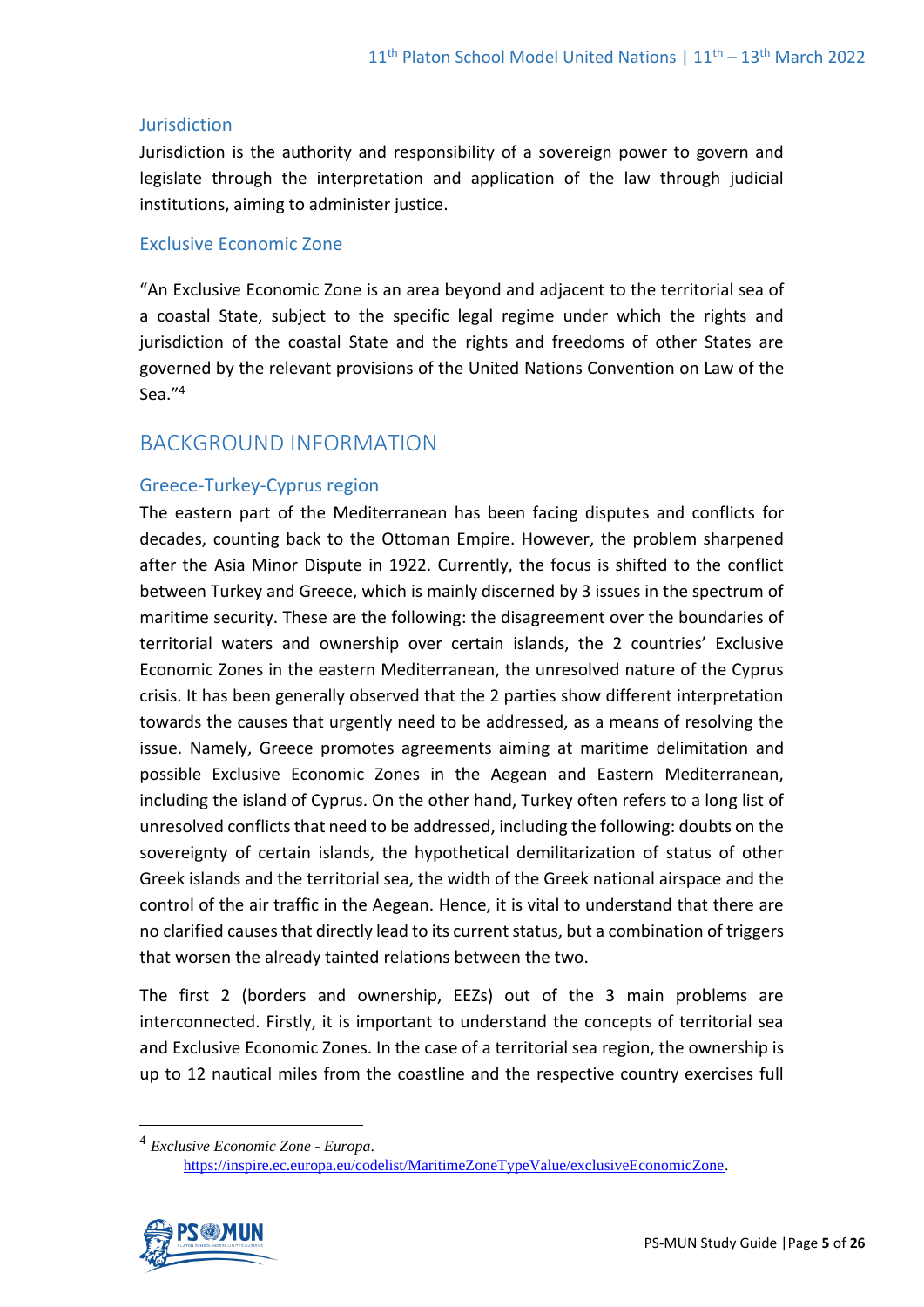sovereignty in its activities. On the other hand, an Exclusive Economic Zone is up to 200 nautical miles from the coastline. In that case, the respective country doesn't have full sovereignty of the region but can still exercise sole rights to exploitation of natural resources. Even though there have been various efforts to clearly outline the "seaborders", the dispute is being constantly re-ignited. The most remarkable past action is the UN Convention on the Law of the Sea, regulated in 1982, by most UN memberstates, including all European Union countries and excepting Syria, Israel and Turkey, which are considered countries of the Mediterranean. As of now, the main concern is the Aegean. Many islands of the Aegean are really close to the Turkish coast, which results in Turkey having little exclusive access to this part of the sea. Despite the fact that both parties claim the territorial as 6 nautical miles, Greece argues that the country is entitled to 12 nautical miles, according to the UN Convention.

Due to the geopolitical power that that region holds, the militarization of it seems logical. However, the contradictory efforts often cause incidents. A prime example is the collision of a Turkish and a Greek warship in the Mediterranean Sea, which could have led to an acceleration of the situation. According to Greece, the militarization is an act of legitimate self-defence in these territories. There have been multiple efforts for the demilitarization of these territorial regions, with the Treaty of Lausanne being the most significant and thus delegates are highly encouraged to understand the content of it through research, as it is deemed crucial for fully understanding the topic. Firstly, through Article 12 of the treaty the territories are reminded to the states: "… the sovereignty of Greece over the islands of the Eastern Mediterranean, other than the islands of Imbros, Tenedos and Rabbit Islands, particularly the islands of Lemnos, Samothrace, Mytilene, Chios, Samos and Nikaria, is confirmed, subject to the provisions of the present Treaty respecting the islands placed under the sovereignty of Italy which form the subject of Article 15...".<sup>5</sup> It is doubtful whether the acts of demilitarization are still implemented. It is, furthermore, remarkable, that both Turkey and Greece have ratified the treaty, but still demilitarization has not been achieved. Furthermore, Article 13 can be described as an effort towards demilitarization through the following: "…Greek military aircraft will be forbidden to fly over the territory of the Anatolian coast. Reciprocally, the Turkish Government will forbid their military aircraft to fly over the said islands. The Greek military forces in the said islands will be limited to the normal contingent called up for military service, which can be trained on the spot, as well as to a force of gendarmerie and police in proportion to the force of gendarmerie and police existing in the whole of the Greek territory." 6

Due to the ongoing investigations about the existence of natural resources, the issue of Exclusive Economic Zones came to the surface again. Some of the most significant

<sup>6</sup> Treaty of Lausanne, UN,<https://treaties.un.org/doc/publication/unts/lon/volume%2028/v28.pdf>



<sup>5</sup> Treaty of Lausanne, UN,<https://treaties.un.org/doc/publication/unts/lon/volume%2028/v28.pdf>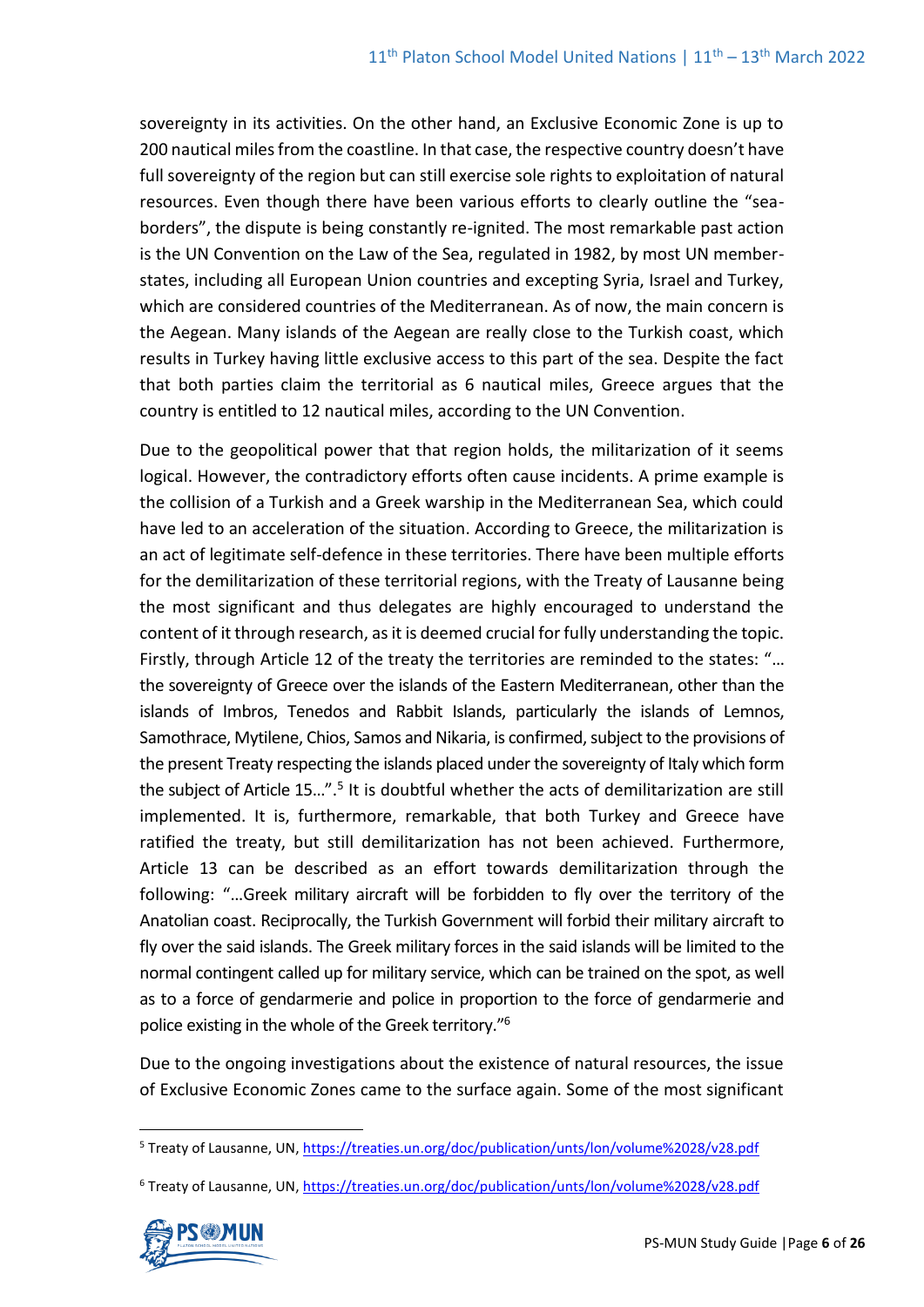gas fields that are already exploited and will be overexploited in the future are the following: Zhor field (Egypt), Tamar & Leviathan field (Israel), Aphrodite field (south of Cyprus). Both Turkey and Greece, provisional as they are, have decided to make international agreements. Turkey made an agreement with Libya, in 2019, agreeing to establish a corridor where the two countries' marine regions meet. Greece, also, made an agreement with Egypt, where both countries confirm their claims. Furthermore, there was an initiative among Greece, Cyprus and Israel, in order to create a gas pipeline project, which however passed through the maritime corridor that was established in the aforementioned Turkey-Libya agreement. Such actions exacerbate the already hectic climate between the two nations.

Another unresolved and triggering issue is the Cyprus crisis. Dating back to the Ottoman Empire, the island of Cyprus was conquered, which through the years remained that way. In 1960, Cyprus received independence from Britain and in 1974, the Republic of Cyprus is officially divided, leading to separate governments, the Greek and the Turkish. The same year, Greece fails to gain more influence on the island, which leads to the ongoing situation. The UN has established a Buffer Zone and there are also 2 British military bases, in case of interior conflict. An interesting point that needs to be investigated is that only Turkey recognizes the existence of the Turkish-Cypriot part of the island, whereas the UN and the European Union recognize the island as a united republic, the Republic of Cyprus.

Due to Turkey's diplomatic behaviour, especially in 1990-2000, aiming to enter the European Union, as well as the tainted relationships between the two, it is essential that issues of conflict, like maritime borders, are resolved. The repercussions of the current situation are various. While important issues are raised, like the illegal marine trafficking of people from Turkey and countries of Asia, like Afghanistan, due to the lack of coordination these issues also escalate. The cause is clear and crucial to address: the lack of sufficient and efficient security in the borders, leading to such acts being conducted much easier, endangering national security. Illegal trafficking and immigration pose many threats, including the illegal trafficking of goods, such as weapons. Hence, the fundamental goal is facilitation of negotiation patterns between interlocutors. This case is a prime example of types of conflict that may occur in the Mediterranean region in general and thus any solution proposed during debate should not aim to combat this individual case, but the different essential issues, like maritime security and illegal trafficking.

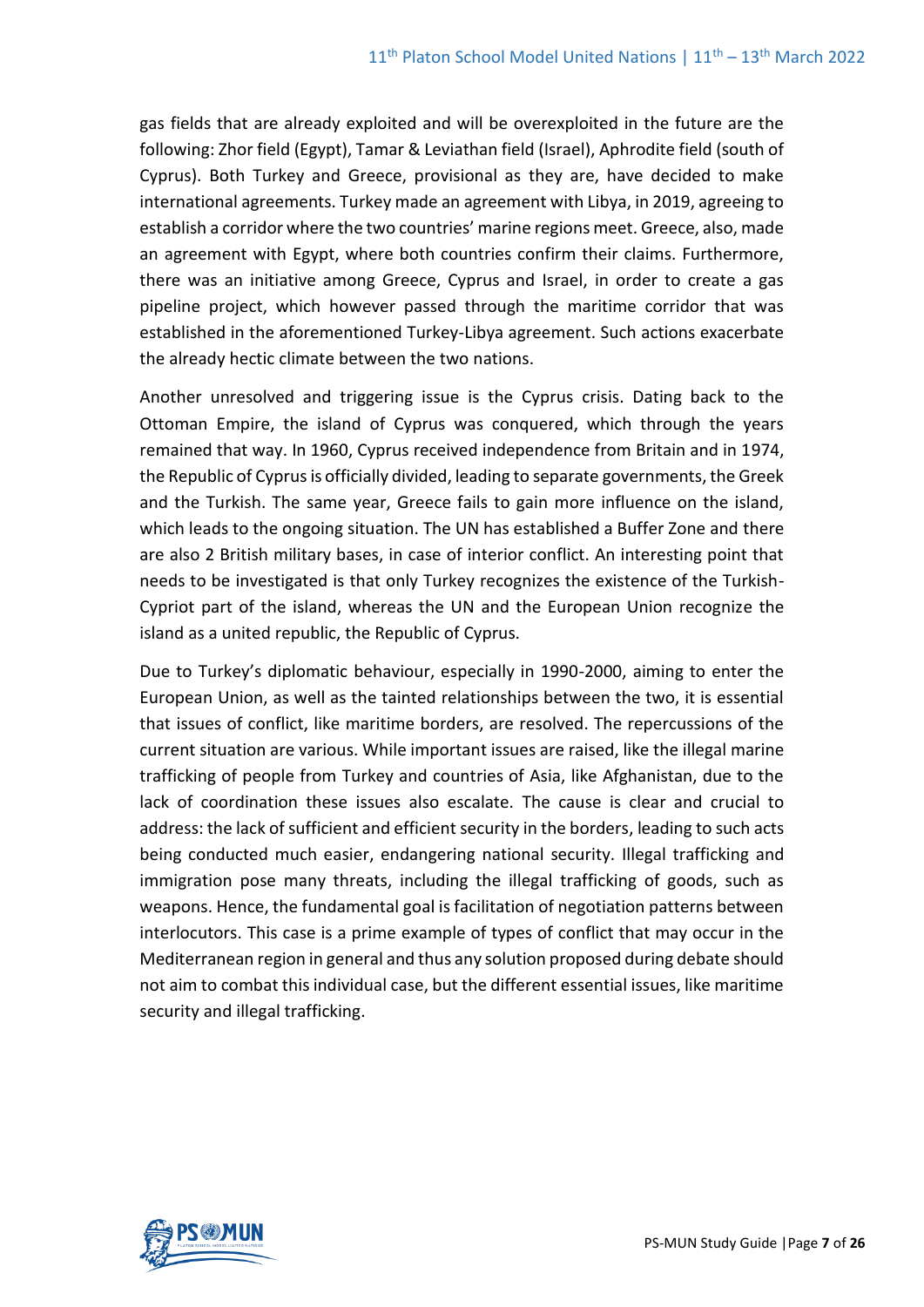#### Spain-Morocco

7

The Spain-Morocco conflict is another significant conflict within the Mediterranean region. The northern part of the African continent, being Morocco, is doted with regions that belong to Spain. After the Reconquista, which was an important war in Portugal and Spain, to expel the Muslims, during the 8<sup>th</sup> century, Spain reconquered the Iberian Peninsula, invaded Africa and conquered some cities, from which most have been returned[.](https://en.wikipedia.org/wiki/Pe%C3%B1%C3%B3n_de_V%C3%A9lez_de_la_Gomera) 



Within Morocco's borders, Spain still claims some land, namely the cities of Peñon de Vélez de la Gomera, Melilla and Ceuta. These cities are the only parts, where part of the European Union exists, on the main African land. With that being said, these 3 small cities are the only European part in the African continent, since these cities belong to Spain, which is a member of the European Union. Withal, there is a complexity in governance, which could leave room for misunderstanding and further conflict. In May of 2021, there was a relaxation in border surveillance, in the region of Ceuta, which led to the illegal migration of 8000 immigrants from Morocco to the Spanish region. Later, 5600 returned after Morocco's strict requests. Furthermore, according to testimonies, clashes between security forces and migrants are not a rare phenomenon in the region of the borders. As a result, the situation has involved the European Union, which takes the stance of Spain and the Arab League, defending Morocco.

Hence, due to the already tainted relations between the two, cooperation on resolving migration crises, such as the one that occurred in 2020, is hardly possible, due to constant accusations towards one another. Moreover, the disagreement upon the borders seems to re-integrate the situation. The situation under which the bordering between two countries is unclear and then the issue is triggered through crises, such as migration waves, seems to be common in many Mediterranean conflicts and hence it is important to be addressed.

<sup>&</sup>lt;sup>7</sup> "Border Disputes." *Fanack.com*, 6 Aug. 2021[, https://fanack.com/morocco/geography-of](https://fanack.com/morocco/geography-of-morocco/border-disputes/)[morocco/border-disputes/.](https://fanack.com/morocco/geography-of-morocco/border-disputes/)

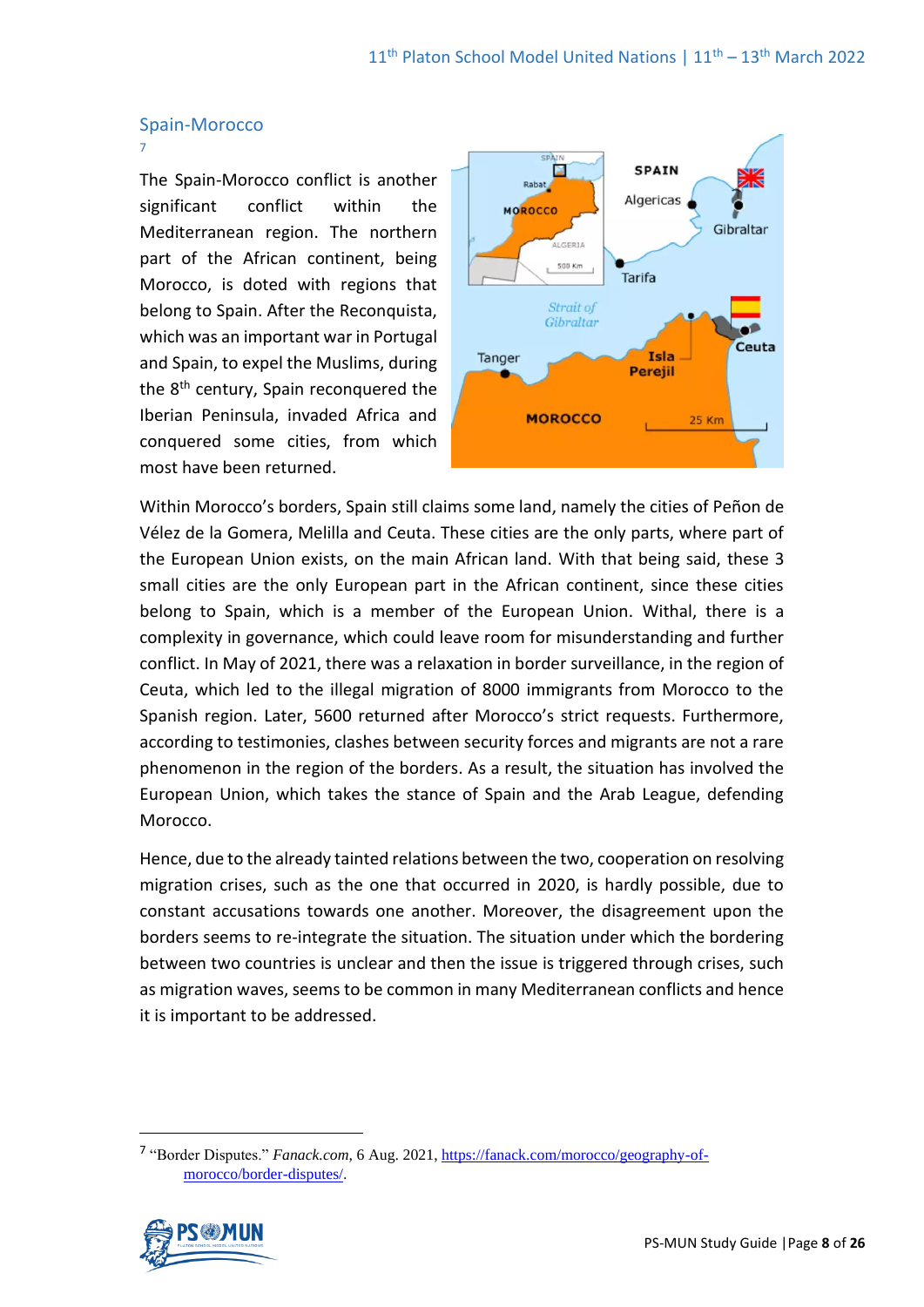#### Israel-Egypt-Lebanon

An example of a conflict that mostly involves non-EU countries, in Asia and Africa. Prior to understanding the current situation of the issue, it is vital to have comprehended the history among the nations. After Israel declared its independence on the 14<sup>th</sup> of May in 1948, the fighting started with other Arab forces joining the Palestinian Arabs in attacking territory in the former Palestinian mandate. "On the eve of May 14, the Arabs launched an air attack on Tel Aviv, which the Israelis resisted. This action was followed by the invasion of the former Palestinian mandate by Arab armies from Lebanon, Syria, Iraq, and Egypt. Saudi Arabia sent a formation that fought under the Egyptian command.".<sup>8</sup> The Six-Day War followed, which tainted the relations even more. "The Six-Day War, also called June War or Third Arab-Israeli War or Naksah, brief [war](https://www.britannica.com/topic/war) that took place June 5–10, 1967, and was the third of the [Arab-Israeli](https://www.britannica.com/event/Arab-Israeli-wars)  [wars.](https://www.britannica.com/event/Arab-Israeli-wars) [Israel](https://www.britannica.com/place/Israel)'s decisive victory included the capture of the [Sinai Peninsula,](https://www.britannica.com/place/Sinai-Peninsula) [Gaza](https://www.britannica.com/place/Gaza-Strip)  [Strip,](https://www.britannica.com/place/Gaza-Strip) [West Bank,](https://www.britannica.com/place/West-Bank) Old City of [Jerusalem,](https://www.britannica.com/place/Jerusalem) and [Golan Heights;](https://www.britannica.com/place/Golan-Heights) the status of these territories subsequently became a major point of [contention](https://www.merriam-webster.com/dictionary/contention) in the Arab-Israeli conflict." <sup>9</sup> Despite the short duration of the war the effects were detrimental, both to forces of the nations (e.g. 90% of Egypt's air force was destroyed) and the relations among them. More recently, in January of 2008, when Israel broadened its sanctions, gaps were opened in the Gaza strip-Egypt border, which led to the transnational illegal trafficking of food, fuel, goods and probably weapons. Following this incident, a series of conflicts took place around the borders, causing commotion and violence.

A major issue in this region is the rights of exploitation and distribution of natural resources. Due to the abundance of natural resources, especially petroleum, in the region, dispute among the nations has risen. Caused by the unclear interpretation of land and maritime borders, as well as their complexity, there are disagreements on the quantity and the region from which nations can exploit. A sense of cooperation has begun to appear. A prime example is the EastMed Gas Pipeline, through which Egypt promised to help Lebanon, through Syria, after the Beirut explosion, on 4 August 2020. In addition, states, including the aforementioned 3 have had the chance to discuss upon the issue through the enforcement of the East Mediterranean Gas Forum.

In spite of the remarkable progress that has been made, cooperative relations must be established. Considering that the region of Israel, Egypt and Lebanon is an international source of petroleum and hydrogen, as expected in the future,

<sup>9</sup> "Six-Day War." *Encyclopædia Britannica*, Encyclopædia Britannica, Inc., [https://www.britannica.com/event/Six-Day-War.](https://www.britannica.com/event/Six-Day-War)



<sup>8</sup> *U.S. Department of State*, U.S. Department of State, [https://history.state.gov/milestones/1945-](https://history.state.gov/milestones/1945-1952/arab-israeli-war) [1952/arab-israeli-war.](https://history.state.gov/milestones/1945-1952/arab-israeli-war)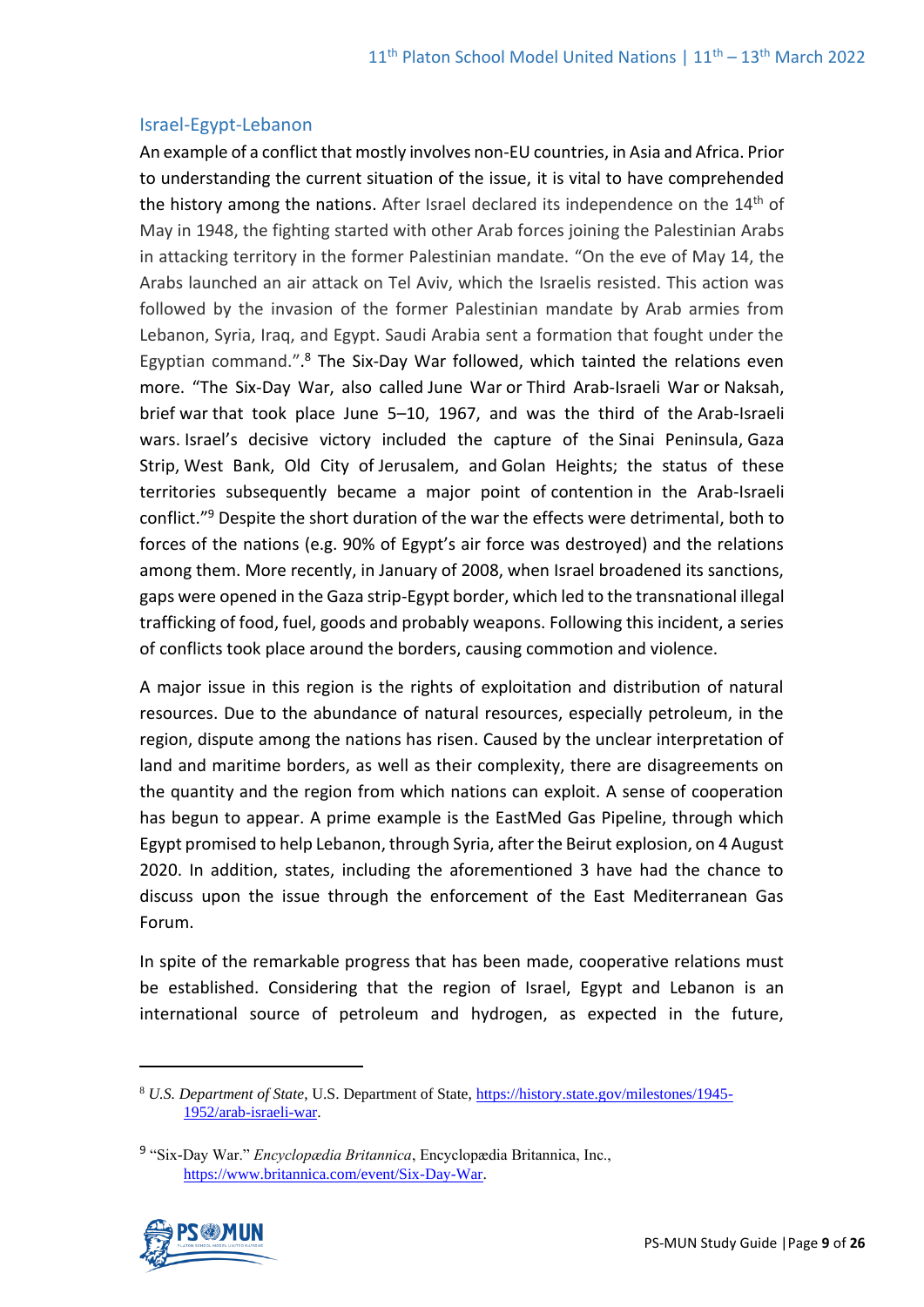cooperative economic patterns are crucial. In any other case, the already-existing situation will be negatively exploited by exterior powers who want to take advantage of the resources, because of the internal commotion of it. Hence, partnership is essential towards ensuring that no external powers will re-ignite the situation for the profit of petroleum.

# Italy-Tunisia-Libya

The relation between Italy, Tunisia and Libya is a concrete example of the mass marine and illegal transportation of immigrants in the Mediterranean, which seems to be a worth-addressing consequence of many conflicts. Due to the accelerating and nonsustainable, mass entrance of immigrants in various cases the relationships are tainted. Following the countries' long history of mutual economic and political interests, Italy's oil source, Eni, holds a very strategic position in Libya. However, bearing in mind the unstable situation, both in Libya, due to violent conflict and build state institutions and in Tunisia, due to the persistent economic crisis, political and social inability to transition, immigration is an easy solution for the majority of the population. In most cases this is not done in lawful ways, but mostly through illegal transportation within the Mediterranean Sea. What is logical is that various incidents of transnational crime have been noticed, but not reported. Except for the illegal human trafficking, trafficking of goods and weapons has also been observed, which rejuvenates the issue. Except for the illegal manner of the conflict, security, national and individual is threatened. "According to the International Organization for Migration (IOM), as of 11 September 23,601 people on the move [have been](https://twitter.com/IOM_Libya/status/1437419820442599428/photo/1)  [returned](https://twitter.com/IOM_Libya/status/1437419820442599428/photo/1) to Libya in 2021, where [murder,](https://www.infomigrants.net/fr/post/35032/libye--deux-trafiquants-accuses-notamment-de-maltraitance-sur-des-migrants-arretes) torture and [rape](https://www.infomigrants.net/fr/post/32891/libye--dans-une-prison-de-tripoli-des-migrantes-victimes-dagressions-sexuelles-tentent-de-suicider) continues to be the order of the day. Arrivals to Italy [continue,](https://www.thenationalnews.com/world/europe/2021/09/14/mediterranean-migrant-crossings-to-italy-double-in-a-year/) with UN Refugee Agency (UNHCR) figures showing more than [40,000](https://data2.unhcr.org/en/situations/mediterranean/location/5205) arrivals this year as of mid-September. Despite intense civilian search and rescue efforts, 1,103 people have [died or gone missing](https://twitter.com/IOM_Libya/status/1437419820442599428/photo/1) on the central Mediterranean route so far in 2021. "<sup>10</sup> In order to declare the situation, on the 2<sup>nd</sup> of February in 2017, the [Memorandum of Understanding](http://itra.esteri.it/vwPdf/wfrmRenderPdf.aspx?ID=50975) on development cooperation, illegal immigration and trafficking, fuel smuggling and reinforcement of border security (hereafter 'memorandum' or 'MoU'), was signed.<sup>11</sup> The EU has also taken an important stance towards the issue, in order to ensure the fortification of

<sup>11</sup> "EU Immigration and Asylum Law and Policy Droit Et Politique De L'immigration Et De L'asile De L'ue." *The Italy-Libya Memorandum of Understanding: The Baseline of a Policy Approach Aimed at Closing All Doors to Europe? – EU Immigration and Asylum Law and Policy*, [https://eumigrationlawblog.eu/the-italy-libya-memorandum-of-understanding-the-baseline-of-a](https://eumigrationlawblog.eu/the-italy-libya-memorandum-of-understanding-the-baseline-of-a-policy-approach-aimed-at-closing-all-doors-to-europe/)[policy-approach-aimed-at-closing-all-doors-to-europe/.](https://eumigrationlawblog.eu/the-italy-libya-memorandum-of-understanding-the-baseline-of-a-policy-approach-aimed-at-closing-all-doors-to-europe/)



<sup>10</sup> "Med: More than 23,000 People Returned to Unsafe Libya This Year, Arrivals to Italy on the Rise, over 1,000 Lives Lost at Sea, Rescues in the Alboran and Western Med." *European Council on Refugees and Exiles (ECRE)*, [https://ecre.org/med-more-than-23000-people-returned-to-unsafe](https://ecre.org/med-more-than-23000-people-returned-to-unsafe-libya-this-year-arrivals-to-italy-on-the-rise-over-1000-lives-lost-at-sea-rescues-in-the-alboran-and-western-mediterranean/)[libya-this-year-arrivals-to-italy-on-the-rise-over-1000-lives-lost-at-sea-rescues-in-the-alboran](https://ecre.org/med-more-than-23000-people-returned-to-unsafe-libya-this-year-arrivals-to-italy-on-the-rise-over-1000-lives-lost-at-sea-rescues-in-the-alboran-and-western-mediterranean/)[and-western-mediterranean/.](https://ecre.org/med-more-than-23000-people-returned-to-unsafe-libya-this-year-arrivals-to-italy-on-the-rise-over-1000-lives-lost-at-sea-rescues-in-the-alboran-and-western-mediterranean/)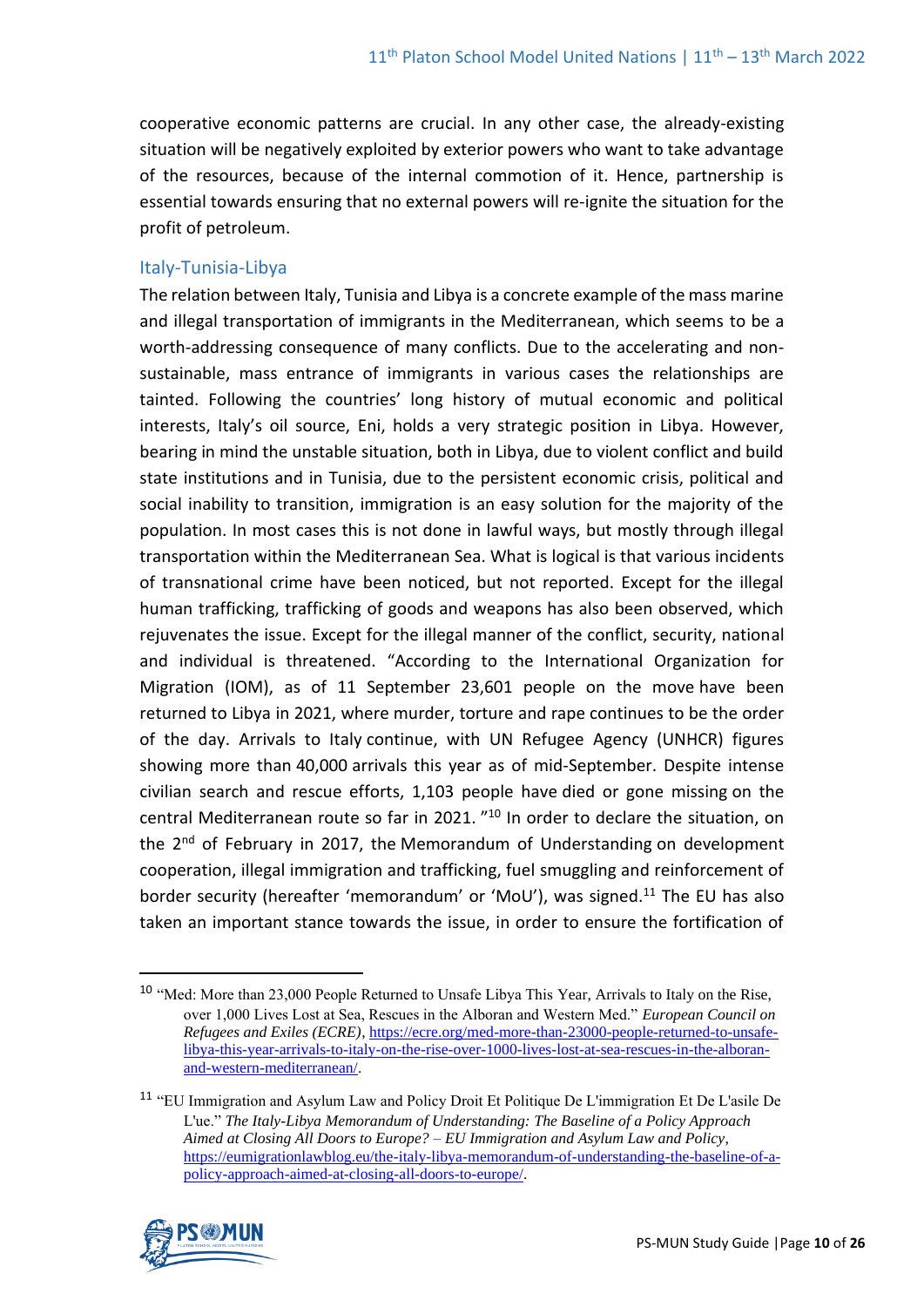the basic human rights of the immigrant groups, as well as their distribution and circulation within the borders of the European Union.

Illegal trafficking is a phenomenon that is being noticed in most of the aforementioned cases and even if it is not the main concern, it is a consequence of the lack of security. Hence, prior to preparing clauses it is important to have understood the causes of this issue, in order to come up with ways to tackle illegal trafficking generally, in all conflicts of the Mediterranean. The first concern is the illegal immigration, as illegal trafficking of goods etc is interconnected to this. Firstly, the root of the problem is the lack of border security. As a result, this leaves room for such populations to immigrate illegally. Such actions, are not just contradictory to the law, but could destabilize another country's governance plan, due to the insane change in economy and population (also noticed in this case). It is remarkable that illicit trafficking of anything unrelated to people and their activities (immigration) is not that frequent. Thus, border security needs to be established, as a means of combatting illegal trafficking and immigration.

Once again, this is a prime example of a case, where cooperation is needed for mutual benefit. As noticed in most conflicts, presented in this Study Guide, migration is a consequence of the general issue that needs to be addressed, so as to be minimized. Should the nations establish negotiating patterns the most significant issues that need to be discussed is the dependence of Italy, gas-wise, on Libya, the lack of border supervision, as well as the accelerating rate of migration, leading to destabilizing Italian governments.

## Significance and General Conclusions

Countering this issue is of major importance in various aspects. Firstly, in the view of the implication of the 2030 UN Agenda, including the aforementioned Sustainable Development Goals, the redefinition of partnering and solid relationships is important, especially when recovering from a multifaceted crisis, being the COVID-19 pandemic. Moreover, due to the benefits of the region, including economical, geopolitical and natural, common ground has to be set, so as to establish sustainable and fairly and lawfully distributed "exploitation". For instance, due to the similarities among nations regarding climate, the Mediterranean region plays a worth-mentioning role in the agricultural market, such as crops. In addition, in the case of confirmation of the existence of underground natural resources, such as petroleum, as recent investigations have been shown, the please will become an arena for international powers to conquer land and parts of the resources and for this reason it is urgent to address the issue to minimize internal conflict.

While observing the different cases of conflict in the region, someone can draw the conclusion that most of the issues are similar among the nations and the conflicts. Hence, during debate and regarding resolutions, delegates should NOT focus on resolving the aforementioned conflicts individually (e.g., focusing on resolving the

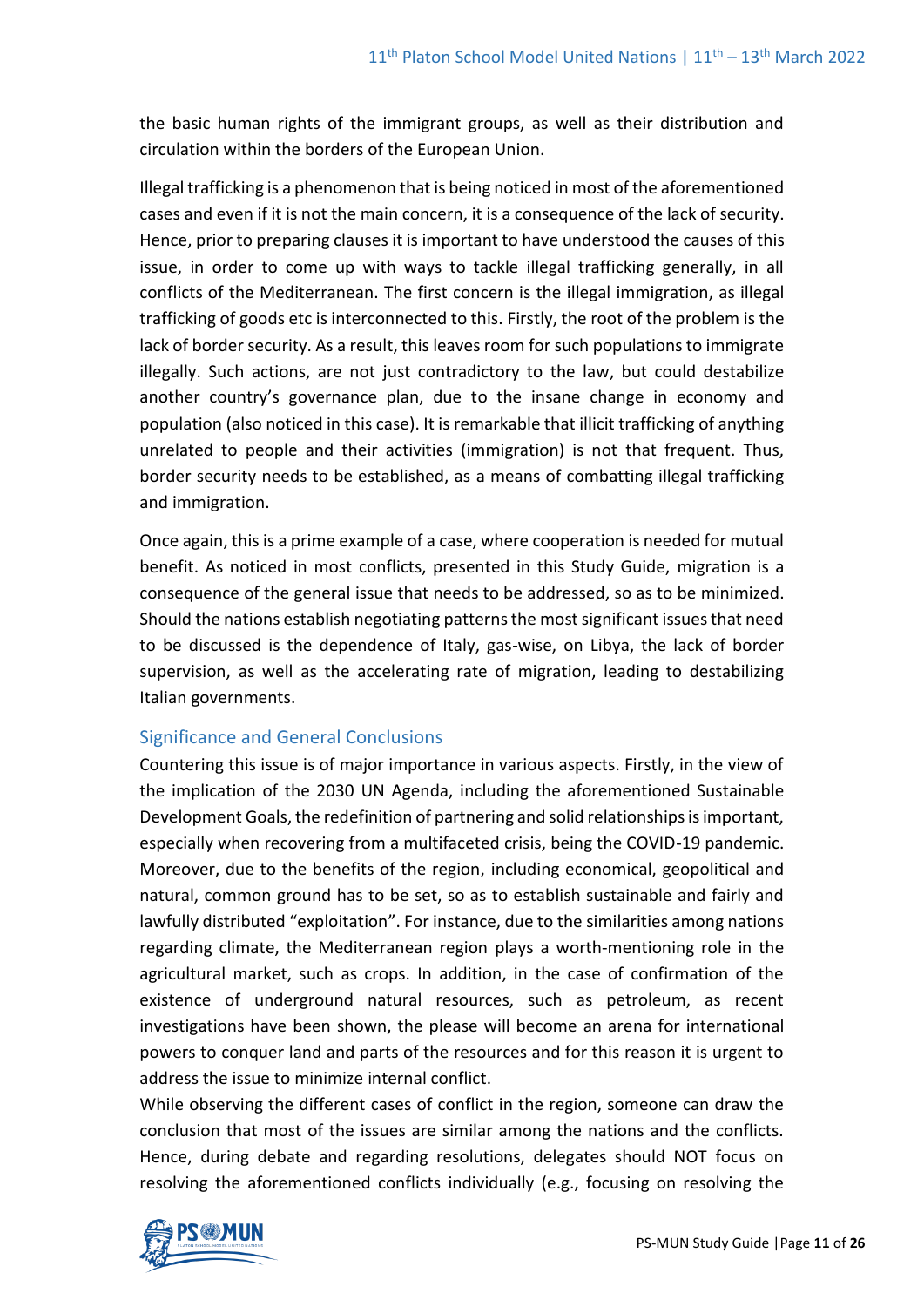Greece-Turkey-Cyprus conflict individually), but come up with ways to combat any similar issues that occur in all these conflicts. This is proof for the significance of negotiation, so as to establish communication to resolve the consequent issue. These are mostly the following: illegal trafficking, immigration, unclear understanding of borders and their complexity, poor enforcement of law and past conventions, lack of communication, so as to resolve consequent issues (e.g., immigration in the Spain-Morocco conflict). Hence, the first and major step that needs to be taken is the establishment of communication patterns through supervised negotiation. Through this, will it be possible to resolve any issue that arises. Another step that needs to be taken urgently is border security, which will eventually lead to the decrease of trafficking of any form. In addition, acknowledging the major role of natural resources in most conflicts, the establishment of security, it is important to ensure no maritime interventions are conducted, when it comes to the exploitation of natural resources. Having noticed the complexity of border, region and right to exploit, some crucial measures need to be taken. Hence, stricter reinforcement of already existing conventions and treaties that define the borders and establishment of ways to confront cases of countries that do not abide the aforementioned documents are crucial. (see Possible Solutions section) In addition to that the improvement of relations is also of vast importance, considering the rights of exploitation of natural resources, especially in the case of complex borders between countries. (see Possible Solutions section)

# MAJOR COUNTRIES AND ORGANIZATIONS INVOLVED

## United States of America

The United States of America seem to have an ambiguous strategy towards the Mediterranean region. Its basic concern is the Eastern Mediterranean, where conflict is exacerbated, and the presence of natural gas has been confirmed. The relations with Turkey have been worsened, due to Turkey's constant and mass supply of weapons by Russia, in regard to the Greece-Cyprus-Turkey conflict, as well as Libya, because of its cooperation with Russia, such as the presence of Russian jets, in June of 2020. Furthermore, the USA has maintained close cooperation and aid towards Syria, with the prime example of the March 2020 aid of 596\$ dollars. It is also interesting to investigate Russia's presence into this conflict as well, which has been clashing with the US. What is important to understand is the motives that lead to US's involvement. Firstly, the Mediterranean conflict, is an occasion for the US to showcase and compete with Russia upon power, as proven by the 4 aforementioned case studies. Moreover, the rising interest for gas, because of the scarcity the US is facing, is a crucial factor, since the US tries to establish good relations with countries that could be a supply to

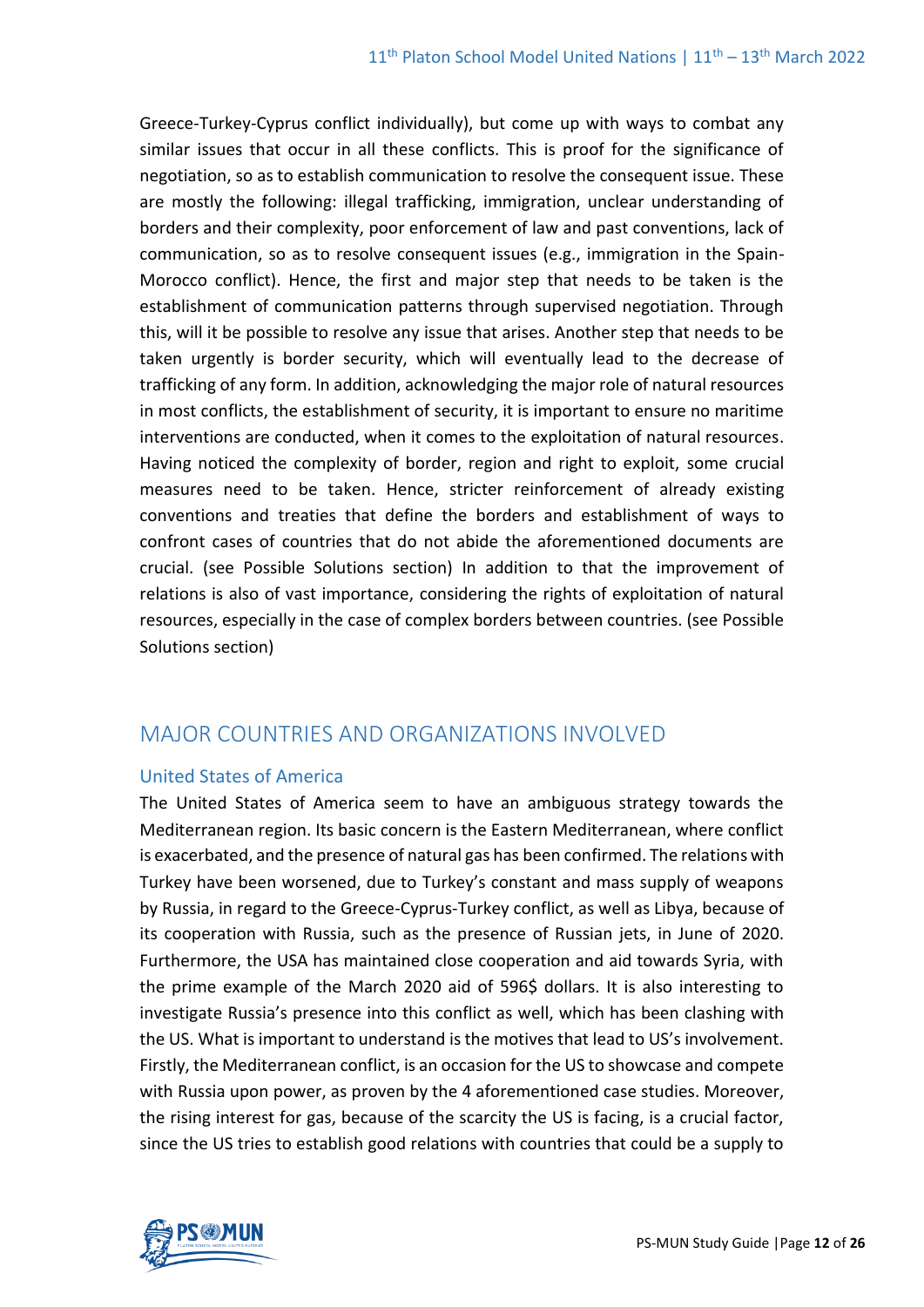the nation. In conclusion, in most cases US's involvement could be sharpening the internal conflicts between and among the Mediterranean nations.

# **Turkey**

The involvement of Turkey in the Mediterranean conflicts is major, but what is important to understand is its interests that lead to such actions. Firstly, Turkey's wish to join the EU for the past decades is widely known. Despite that the application has continuously denied, mostly because of the country's engage in conflict with countries that are already members of the EU, such as Greece and Cyprus. Following that Turkey has started to build cooperative relations with Russia. What is important to investigate, is the international response towards the economic crisis Turkey is going through right now, due to the unstable political situation.

## Germany

Germany has adopted a more neutral manner towards most conflicts in the Mediterranean region especially those that involve migration problems, such as the Greece-Turkey-Cyprus and Spain-Morocco conflicts. Due to the fact that Germany is a major force in the European Union, many immigrants wish to end up there. In addition to that Germany shows support towards countries that go through politically unstable periods and conflicts while also supporting the countries that receive the migrative waves (e.g. Italy and Greece). Thus, there is an understanding towards the second types of countries, which are mostly European. For this reason, it is vital to understand Germany's role, especially in coordinating the distribution of migrative waves, aiming to avoid conflict.

## Spain

Spain is a prime example of a European country in conflict, in this case the "opponent" is Morocco. Spain maintains good relations with most of the European countries in the Mediterranean region, while avoiding conflict with the rest and keeps a neutral stance. Although Spain doesn't endanger any scenario for conflict, the country suffers by the mass migration flows. Hence, the country is heavily relaying on the European Union, which systematically puts effort into countering mass migration waves. Spain's perspective towards the issue is of major significance to investigate. Spain shows tolerance towards the mass migrative waves, through the help of Germany, whose role into the distribution of immigrants is huge. However, employment and the workplace is under huge pressure, under these circumstances and the national political stability is endangered. Despite that Spain wants to maintain peace and not let the conflict escalate.

# European Union

Similarly, to the North Atlantic Treaty Organization' s (NATO) action, the main goal of the EU is to maintain maritime peace and security. In cases of conflict in the region, in which nations that belong to the European Union are involved; the union takes the

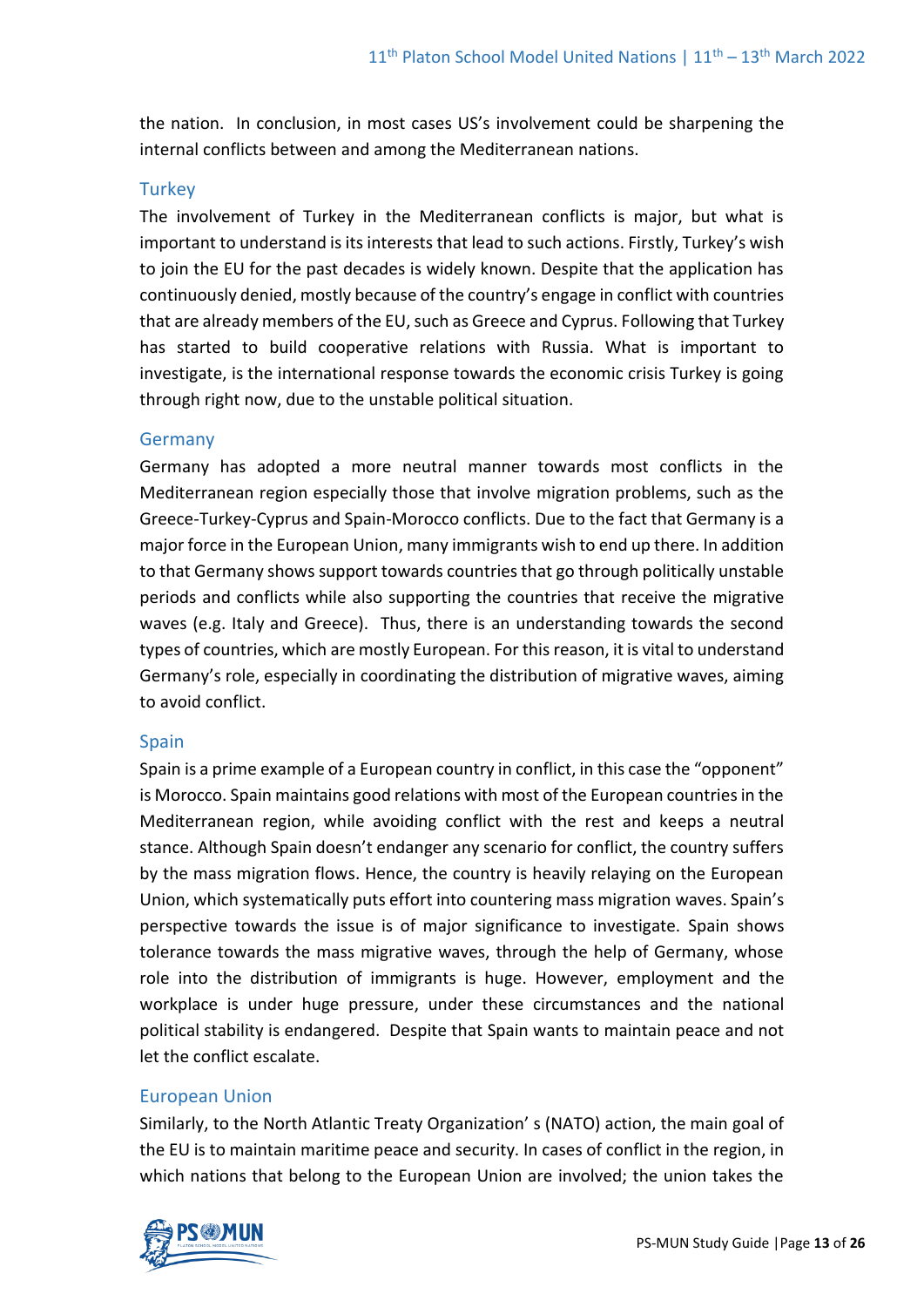stance of its members. However, in any other case there is no clear position towards the conflict, because the national policies towards them are contradictory. It is clear that the union empowers negotiations and thus there are multiple initiatives that have been taken. The most worth mentioning among them is the Union for the Mediterranean the European (UfM), the European Institute for the Mediterranean (IEMed) and the Organisation for Security and Co-operation in Europe (OSCE), which has also taken action to combat the general issue, as well as the various conflicts that have arisen in the Mediterranean. The role of the European Union in immigration is also remarkable bearing in mind that most migration groups from Asia and Africa consider Europe to be the ideal final destination.

## North Atlantic Treaty Organization (NATO)

NATO's actions and goals are similar to the EU's, being the maintenance of security and peace in the region. NATO has established another forum, in order to promote peaceful, sufficient and efficient discussion, aiming to resolve any upcoming issues. The Mediterranean Dialogue (MD) is an initiative, which was launched in December of 1994 (further analysis in the Previous Attempts section). Furthermore, the NATO has in the past intervened in cases of conflict to help encountering them. A prime example is the placement of security patrols in western Mediterranean in early 2021.

# International Maritime Organization (IMO)

The most remarkable action, taken by the International Maritime Organization (IMO) is the United Nations Convention on the Law of the Sea. The United Nations Convention on the Law of the Sea was adopted in 1982. "It lays down a comprehensive regime of law and order in the world's oceans and seas establishing rules governing all uses of the oceans and their resources. It embodies in one instrument traditional rules for the uses of the oceans and at the same time introduces new legal concepts and regimes and addresses new concerns. The Convention also provides the framework for further development of specific areas of the law of the sea."<sup>12</sup> It is of vast importance internationally. As having noticed in several Mediterranean conflicts there is an unclear understanding and lack of strict enforcement, which is a chance for maritime interventions and invasions of marine borders. However, what the GA1 should engage in is the way it will be enforced in a stricter manner and the confrontation in cases of maritime invasions.

# Organisation for Security and Co-operation in Europe (OSCE)

The Organisation for Security and Co-operation in Europe has played an active role in the issue. OSCE's efforts to maintain good relations with nations that aren't part of the EU, despite that the OSCE itself is an EU organization, are remarkable. Prime

<sup>12</sup> "United Nations Convention on the Law of the Sea." *International Maritime Organization*, [https://www.imo.org/en/OurWork/Legal/Pages/UnitedNationsConventionOnTheLawOfTheSea.](https://www.imo.org/en/OurWork/Legal/Pages/UnitedNationsConventionOnTheLawOfTheSea.aspx) [aspx.](https://www.imo.org/en/OurWork/Legal/Pages/UnitedNationsConventionOnTheLawOfTheSea.aspx)

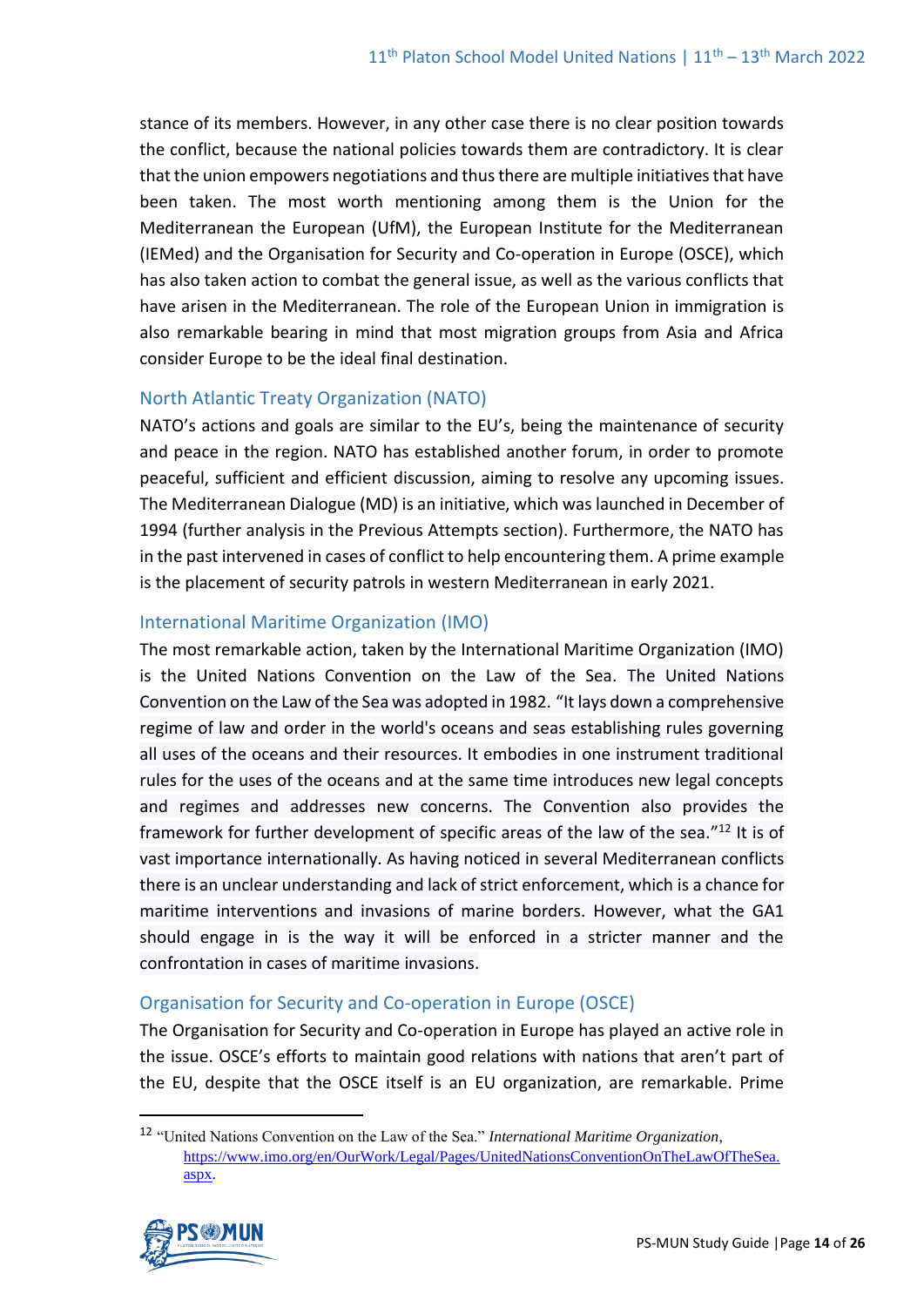examples are Algeria, Egypt, Israel, Jordan, Morocco and Tunisia. Furthermore, it is noticeable if we have a look at the 4 aforementioned conflicts (Background Information section) that those examples are mostly countries that are in conflict with European countries e.g. Italy and Spain. The OSCE has, also, organized a number of conferences, in the vision of improving relations between nations. Such include the following: in Valletta in 1979, Venice in 1984, Palma de Mallorca in 1990 and Valletta in 1993. These meeting did not specifically tackle the lack of security, but the lack of co-operation, since the main goal was to discuss about cultural, economic, scientific and environmental issues, so as to improve collaboration. One of the most important actions by the OSCE is the "Questions relating to Security and Co-operation in the Mediterranean" chapter in the Helsinki Final Act, which was signed in 1975. It highlighted the importance of establishing communicative relations between non-EU countries and EU countries, since in most cases these are the two parties of a conflict. It also, stresses the importance of co-operation in other fields, such as the environment: "to intensify their efforts and their co-operation on a bilateral and multilateral basis with the non - participating Mediterranean States directed towards the improvement of the environment of the Mediterranean, especially the safeguarding of the biological resources and ecological balance of the sea, …, to cooperate through competent international organizations and in particular within the United Nations Environment Programme (UNEP);"13

| Date of Event | Description of event                                                                                                                 |
|---------------|--------------------------------------------------------------------------------------------------------------------------------------|
| 23 July 1923  | The Treaty of Lausanne is signed in Switzerland, after a 7-month<br>conference and thus the 1 <sup>st</sup> World War was concluded. |
| 20 July 1932  | The Montreux Convention is signed and applied by the League of<br>Nations, prohibiting Turkey from remilitarizing the Straits.       |
| 2 March 1956  | Morocco gains independence.                                                                                                          |
| 1960          | Cyprus receives independence from Britain.                                                                                           |
| 1974          | The Republic of Cyprus is officially divided and split into two<br>governments, the Greek and the Turkish.                           |
| 1975          | The United Nations Environmental Program Mediterranean Action<br>Plan (UNEPMAP) is launched.                                         |

# TIMELINE OF EVENTS

<sup>13</sup> "Final Act." *HR*[, http://www.hri.org/docs/Helsinki75.html#H1.3.](http://www.hri.org/docs/Helsinki75.html#H1.3)

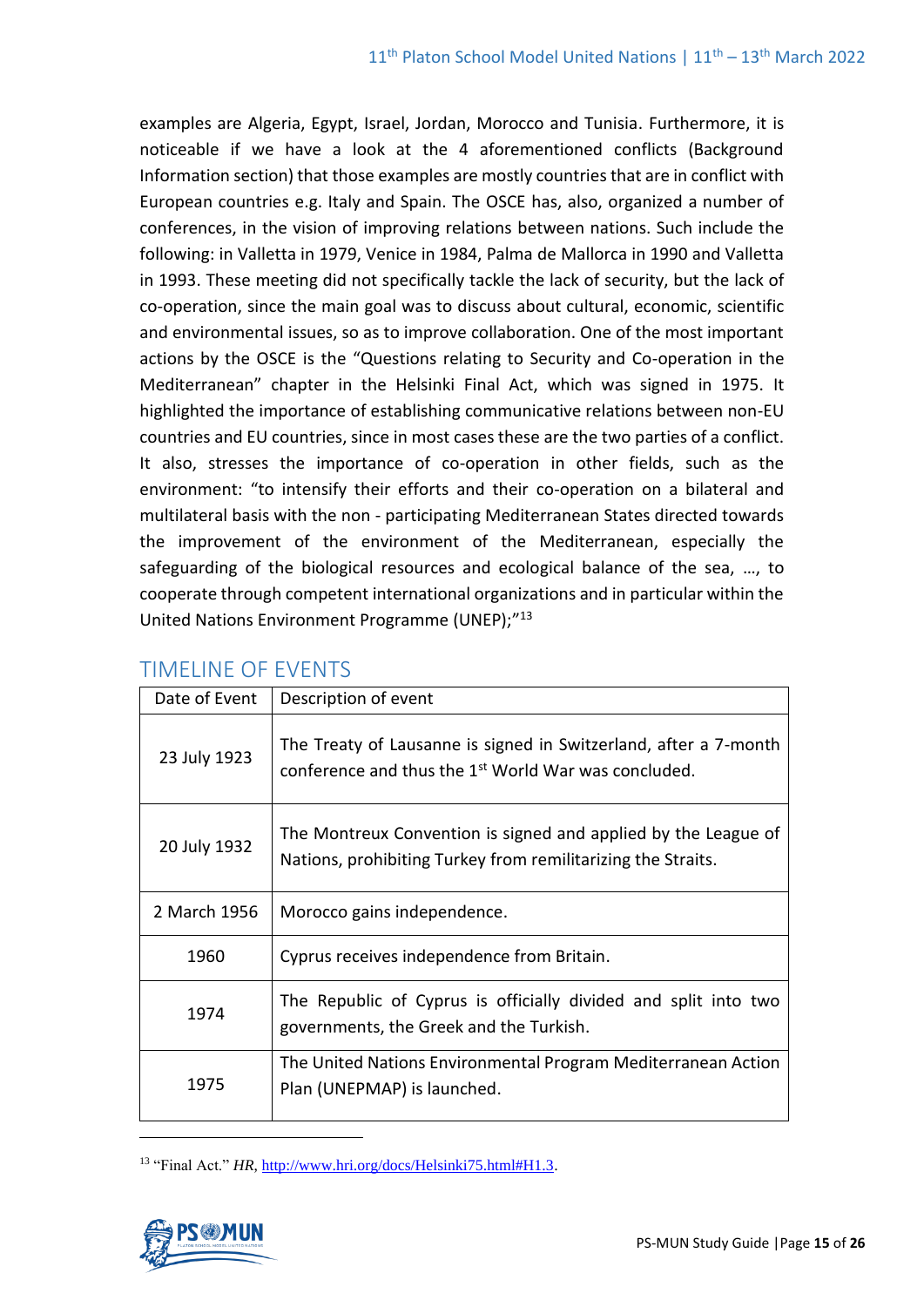| 1 August 1975       | The Helsinki Final Act is signed after the long OSCE conference.                                                                                          |
|---------------------|-----------------------------------------------------------------------------------------------------------------------------------------------------------|
| 1979                | The Organization for Security and Co-operation in Europe (OSCE),<br>hosts a conference in Valetta.                                                        |
| 9 December<br>1981  | Adoption of the UN resolution A/RES/36/102 "Implementation of<br>the Declaration on the Strengthening of International Security".                         |
| 10 December<br>1982 | Regulation of the United Nations Convention on the Law of the Sea<br>(UNCLOS), which establishes a framework regarding marine<br>activities and security. |
| 20 December<br>1983 | Adoption of the UN resolution A/RES/38/189 "Strengthening of<br>security and co-operation in the Mediterranean region".                                   |
| 1984                | The Organization for Security and Co-operation in Europe (OSCE),<br>hosts a conference in Venice.                                                         |
| 14 April 1987       | Turkey applies for a membership in the European Economic<br>Community (EEC), which is the predecessor of the European Union<br>$(EU)$ .                   |
| 1989                | Establishment of the European Institute for the Mediterranean<br>(IEMed) by the EU.                                                                       |
| 1990                | The Organization for Security and Co-operation in Europe (OSCE),<br>hosts a conference in Palma de Mallorca.                                              |
| 1993                | The Organization for Security and Co-operation in Europe (OSCE),<br>hosts a conference in Valetta.                                                        |
| December<br>1994    | Launch of the Mediterranean Dialogue (MD) initiative by the North<br>Atlantic Treaty Organization.                                                        |
| 29 November<br>2001 | Adoption of the UN resolution A/RES/56/29 "Security and<br>Cooperation in the Mediterranean region".                                                      |
| 9 January 2003      | Adoption of the UN resolution A/RES/57/99 "Strengthening of<br>security and co-operation in the Mediterranean region".                                    |
| January 2008        | Illegal trafficking in the Gaza strip-Egypt border.                                                                                                       |
| 13 July 2008        | Formation of the Union for the Mediterranean (UfM) by the EU.                                                                                             |

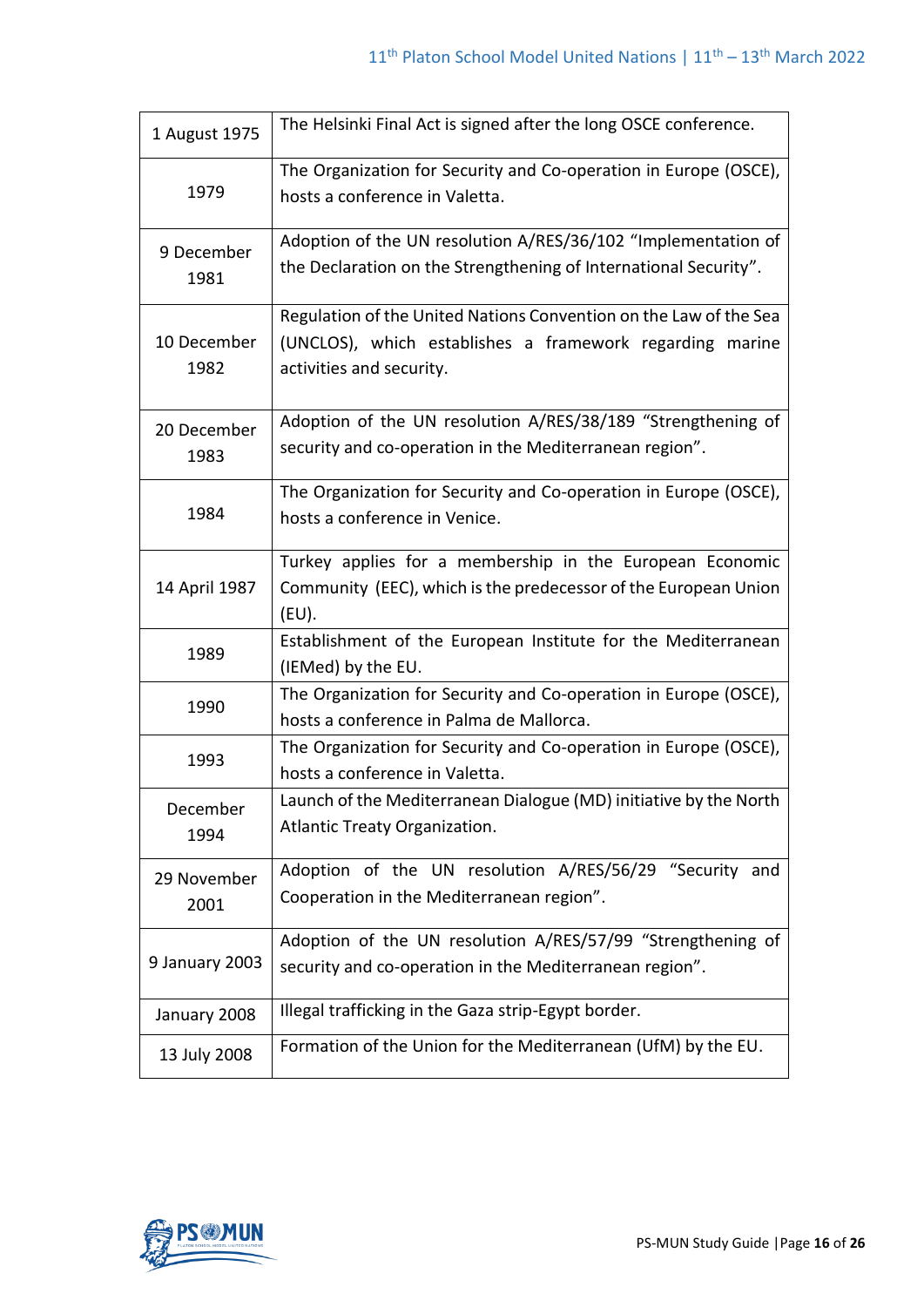| 25 December<br>2015   | The 70th Session of the United Nations (UN) General Assembly<br>adopted the document titled "Transforming our World: the 2030<br>Agenda for Sustainable Development" consisting of 17 Sustainable<br>Development Goals (SDGs), including Article 17: "Partnership". |
|-----------------------|---------------------------------------------------------------------------------------------------------------------------------------------------------------------------------------------------------------------------------------------------------------------|
| May 2020              | Spain-Morocco migration crisis, due to the security relaxation of<br>the borders.                                                                                                                                                                                   |
| 12 August<br>2020     | Turkish and Greek warship collision in the Mediterranean Sea.                                                                                                                                                                                                       |
| 21 February<br>2021   | Egypt and Israel agree to connecting Israel's offshore Leviathan<br>natural gas field to liquified natural gas (LNG) facilities in northern<br>Egypt via an underwater pipeline in order to increase gas exports<br>to Europe. <sup>14</sup>                        |
| 9 March 2021          | The East Mediterranean Gas Forum is put into force, under the<br>supervision of the European Union.                                                                                                                                                                 |
| 12-13 October<br>2021 | OSCE conference with the topic: "Security and co-operation in the<br>Mediterranean in light of the COVID-19 pandemic".                                                                                                                                              |

# PREVIOUS ATTEMPTS TO SOLVE THE ISSUE

# Union for the Mediterranean (UfM)

The first such initiative is the Union for the Mediterranean (UfM), established by the EU in 2008, whose goal is to enhance regional cooperation, dialogue and the implementation of concrete projects and initiatives.<sup>15</sup> Since 2015, the Union holds annual sessions with the Foreign Ministers as the representatives of the countries that are parts of the UfM. Several issues are the topic of discussion, in order to enhance cooperation, such as socioeconomic and political challenges.

# European Institute for the Mediterranean (IEMed)

Another EU initiative is the European Institute for the Mediterranean (IEMed), which aims to "generate knowledge for action for a peaceful, stable and prosperous Mediterranean where dialogue between cultures is a tangible reality". It was founded in 1989. The basic aim is to improve "mutual understanding, exchange and

<sup>15</sup> "What We Do: The Work of the Union for the Mediterranean." *UfM*, [https://ufmsecretariat.org/what-we-do/.](https://ufmsecretariat.org/what-we-do/)



<sup>14</sup> This picture taken on Jan. 31, 2019, et al. "How Egypt Benefits from Gas Agreement with Israel." *Al*, [https://www.al-monitor.com/originals/2021/02/egypt-israel-gas-agreement-leviathan](https://www.al-monitor.com/originals/2021/02/egypt-israel-gas-agreement-leviathan-eastmed.html)[eastmed.html.](https://www.al-monitor.com/originals/2021/02/egypt-israel-gas-agreement-leviathan-eastmed.html)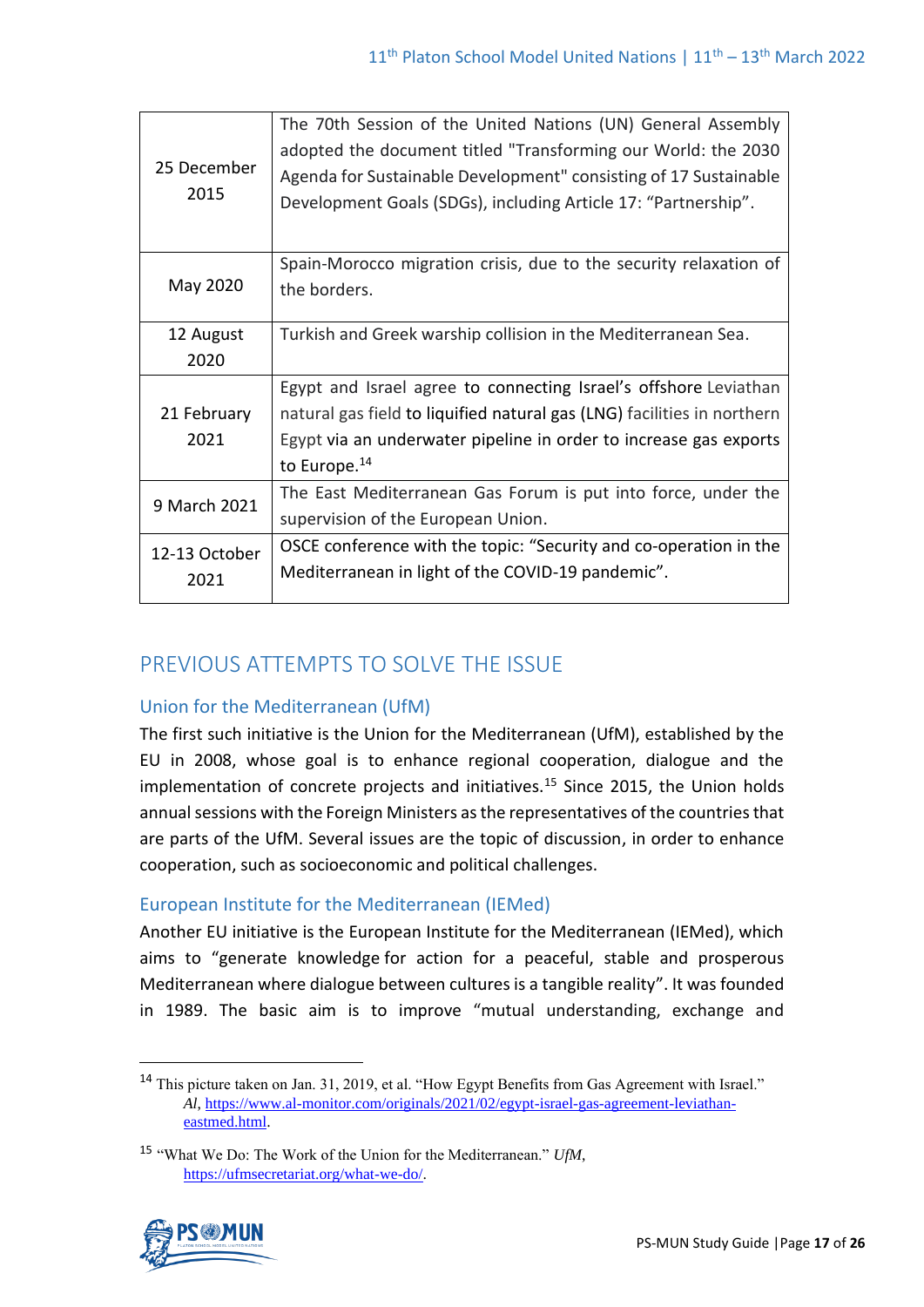cooperation between the different Mediterranean countries, societies and cultures as well as to pro mote the progressive construction of a space of peace and stability, shared prosperity and dialogue between cultures and civilisations in the Mediterranean." <sup>16</sup> In order to achieve that, multiple and annual meetings have been held, in the past 2 decades.

# Organization for Cooperation and Security in Europe (OSCE)

In addition, the Organization for Cooperation and Security in Europe (OSCE), held a conference in October of 2021, entitled "Road to resilience: post-pandemic recovery and security in the OSCE and Mediterranean regions". The 2021 OSCE Mediterranean Conference will address the topic of "Road to resilience: post-pandemic recovery and security in the OSCE and Mediterranean regions". The event shall start with a highlevel political segment addressing "Security and co-operation in the Mediterranean in light of the COVID-19 pandemic". Thematic sessions shall then tackle specific aspects, including promoting sustainable and "green" recovery, fighting pandemic-related transnational organized crime, and combating human trafficking in labor markets affected by the pandemic.<sup>17</sup> (see further information in the Major Countries and Organizations section)

## The Mediterranean Dialogue (MD)

Lastly, the North Atlantic Treaty Organization (NATO) launched the "Mediterranean Dialogue", in December of 1994, which is a partnership forum, aiming to contribute security and stability in NATO's Mediterranean and North African regions, as well as promote good relations and understanding among the countries. There are also non-NATO members that take part in this initiative. These are the following: Algeria, Egypt, Israel, Jordan, Mauritania, Morocco and Tunisia.

# UN Involvement

## United Nations Environmental Program Mediterranean Action Plan (UNEPMAP)

The UN has also been relatively active countering this issue. A ground-breaking and not directly related to the issue initiative is the United Nations Environmental Program Mediterranean Action Plan (UNEPMAP). It was established in 1975. In 1976 a framework convention was established, regarding the protection of the Mediterranean Sea against pollution and two decades later (1992) it was amended. Its contents aim to enhance protection of biodiversity. What is matching to the issue,

<sup>17</sup> "2021 OSCE Mediterranean Conference." *OSCE*[, https://www.osce.org/event/2021-osce](https://www.osce.org/event/2021-osce-mediterranean-conference)[mediterranean-conference.](https://www.osce.org/event/2021-osce-mediterranean-conference)



<sup>16</sup> "IEMed - the European Institute of the Mediterranean." *EuroMeSCo*, [https://www.euromesco.net/institute/iemed-european-institute-of-the-mediterranean/.](https://www.euromesco.net/institute/iemed-european-institute-of-the-mediterranean/)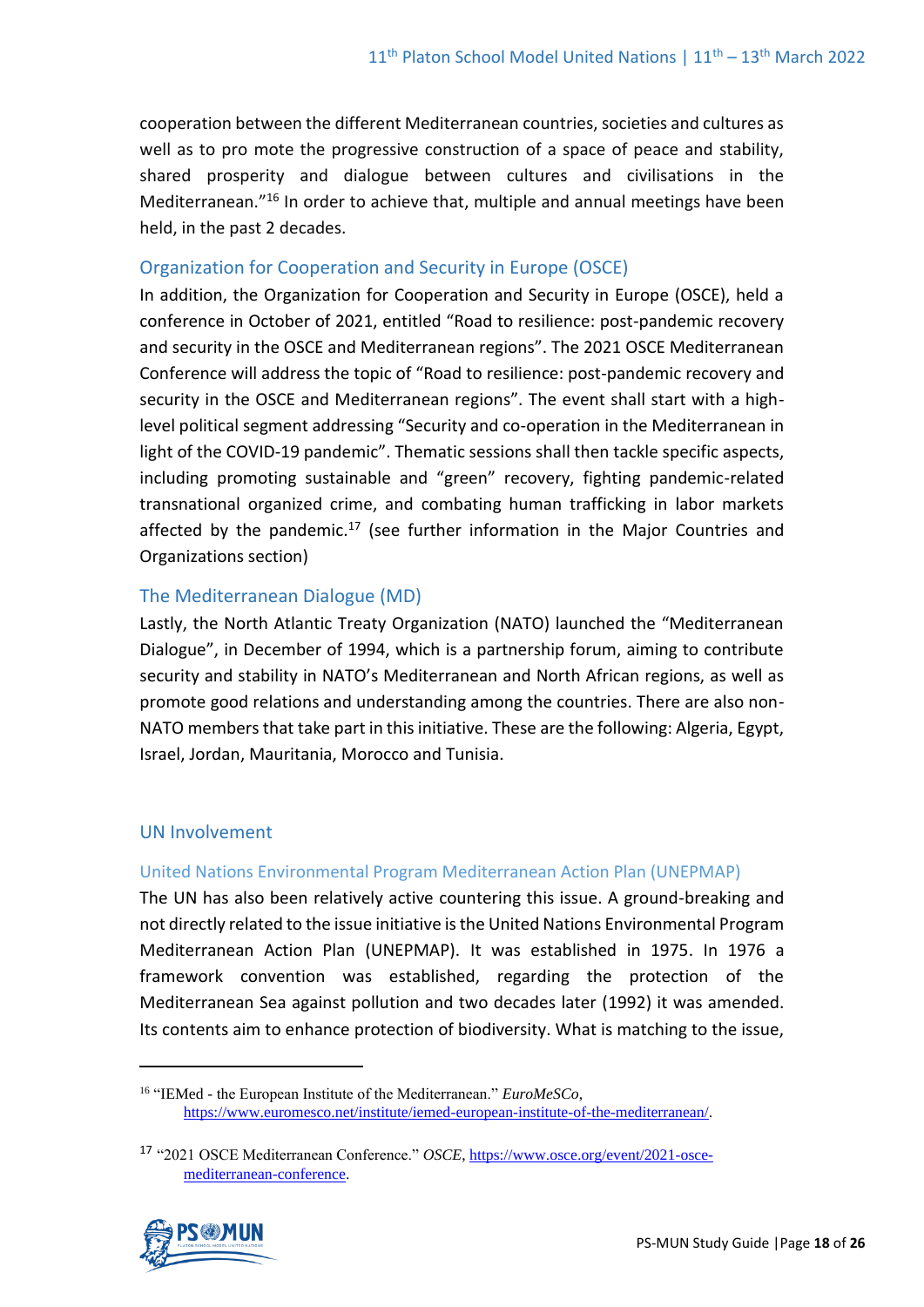is the effort to ensure environmental safety, during the exploitation of natural resources, such as petroleum. Even though it is not a direct measure to promote cooperation, building up environmental-protection patterns, will lead to establishing cooperative production relations between and among nations, because of the similar characteristics they pose e.g. climate. It is also crucial, bearing in mind, the environmental effect of the accelerating exploitation of natural gas, in the Mediterranean region and thus a means, through which cooperation will be significantly empowered.

# A/RES/36/102 "Implementation of the Declaration on the Strengthening of International Security"

Moreover, there is a variety of resolutions that the UN has passed. In December of 1981, resolution A/RES/36/102 "Implementation of the Declaration on the Strengthening of International Security" is adopted. Despite its international character, it is of vast importance, since the operative clauses, refer to the use of force and violation of sovereignty, which directly affect the issue in the Mediterranean. The content of this resolution mostly aims to emphasize the UN Charter, imply the forbiddance of force, as well highlight the importance of peace talks and negotiations.

# A/RES/38/189 "Strengthening of security and cooperation in the Mediterranean region"

In December of 1983, resolution A/RES/38/189 "Strengthening of security and cooperation in the Mediterranean region" is adopted. It draws attention to the connection between international security and Mediterranean security and thus we understand the importance of establishing security in the region as a step towards international security. Moreover, suggestions regarding cooperation in other fields e.g. technology and science, could be a measure towards communicative relations, as mentioned in the resolution.

# A/RES/56/29 "Strengthening of security and cooperation in the Mediterranean region"

Following that in November of 2001, A/RES/56/29 "Strengthening of security and cooperation in the Mediterranean region" is also passed. The main purpose of it is to combat terrorism and trafficking, as well as the elimination of economic and social disparities, in order to achieve coordinated and cooperative development. It is, furthermore, implemented that only through such relations, will it be able to establish patterns to ensure security.

# A/RES/57/99 "Strengthening of security and cooperation in the Mediterranean region"

Lastly, in January of 2003 A/RES/57/99 "Strengthening of security and cooperation in the Mediterranean region" is adopted. It is basically a recall of the aforementioned resolution (A/RES/56/29) and thus has the same intentions. This, also, works as a

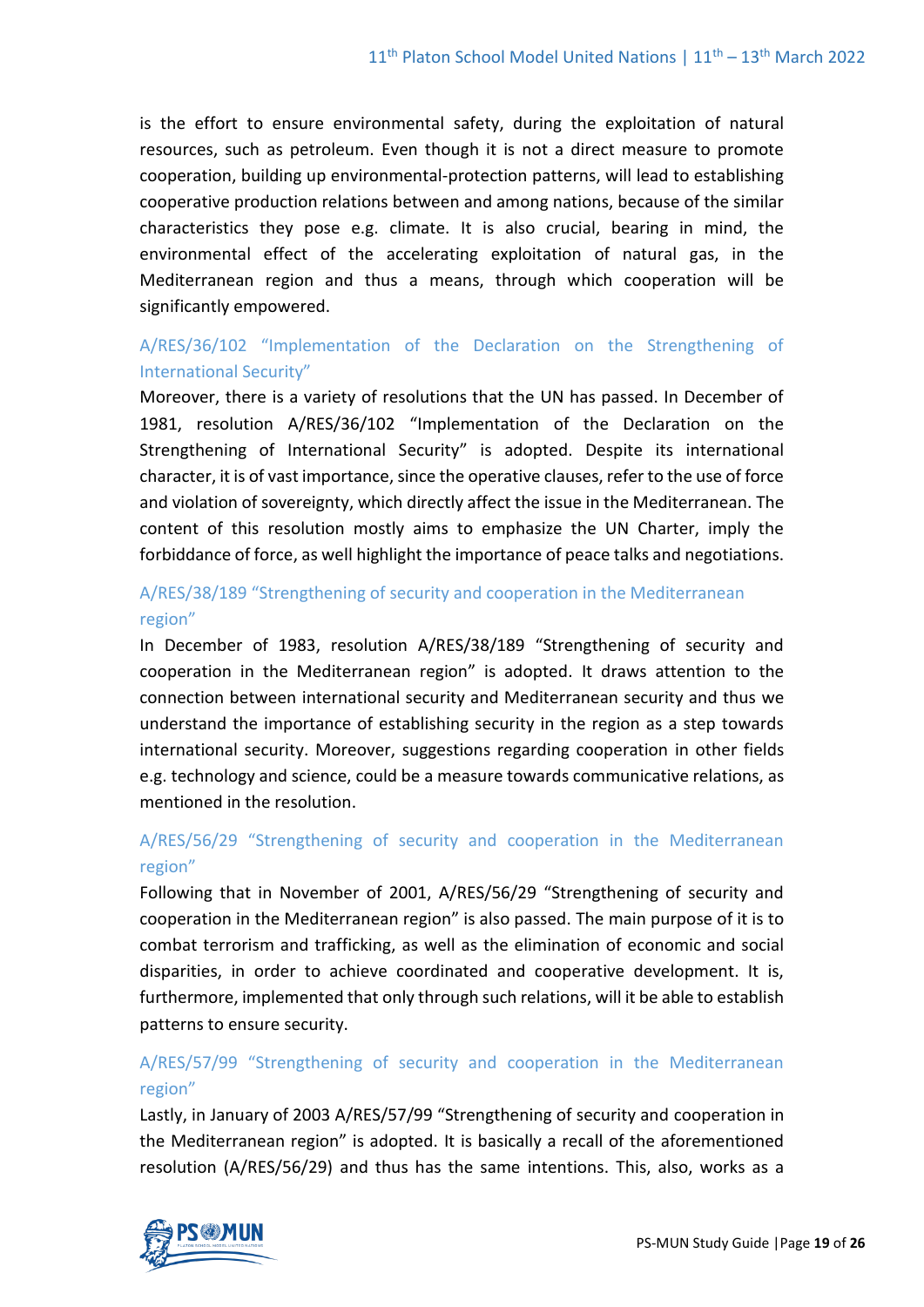means of highlighting the importance of continuous effort, both by the UN and the Mediterranean nations themselves, in order to combat the issue.

#### 2030 Sustainable Development Agenda of the UN, article 17

Moreover, in the scope of the implementation of the 2030 Sustainable Development Agenda of the UN, article 17 is also vastly important referring to partnership, which is one of the issues that need to be addressed throughout debate. Partnership is of major importance in the Mediterranean region, since through the establishment of mutual relations, will security and cooperation be ensured.

# [Memorandum of Understanding](http://itra.esteri.it/vwPdf/wfrmRenderPdf.aspx?ID=50975) on development cooperation, illegal immigration and trafficking, fuel smuggling and reinforcement of border security (MoU)

The Memorandum of Understanding on development cooperation, illegal immigration and trafficking, fuel smuggling and reinforcement of border security (MoU) was signed in 2<sup>nd</sup> of February in 2017. It examines the case of Italy and Libya's conflict through 8 Articles. The most vital part of the Memorandum are Articles 1 and 2, which refer to the commitments of each state in partnership. Of course, during debate, delegated should not proceed to resolving the individual conflicts, including Italy-Libya's, but focus on the big picture, which is how to resolve issues that are common in the Mediterranean conflicts. Ergo, studying the approach of the Memorandum is crucial, so as to imply these solutions to the general issue, being how to ensure security and cooperation in the Mediterranean, as a whole.

# POSSIBLE SOLUTIONS

## Establishment of supervised negotiation patterns and peace talks

The establishment of a negotiation system is the most important among the solutions, as any other problem, is the result of lack of communication and will be resolved through it. In order to ensure sufficiency and efficiency of negotiations, supervision is necessary. However, supervision must be conducted by an international, objective and unbiased organization, like the UN. Through it discussion has to be established upon already existing attempts to resolve the issue, whether that is a treaty referring to a certain conflict (e.g. Treaty of Lausanne), or the general manner of the Mediterranean conflict.

## Regional surveillance and security of borders

Bearing in mind that most of the ongoing conflicts include the issue of invasion of borders, due to the unclear understanding of them and the lack of security, placement of troops or the establishment of Buffer Zones, like the ones in Cyprus, in cases where bordering is complex (e.g. Spain-Morocco), is crucial. Furthermore, the use of means of technology could be a smart solution, which could also minimize violence by security forces, as it has been observed. Hence, means of emergent technology could

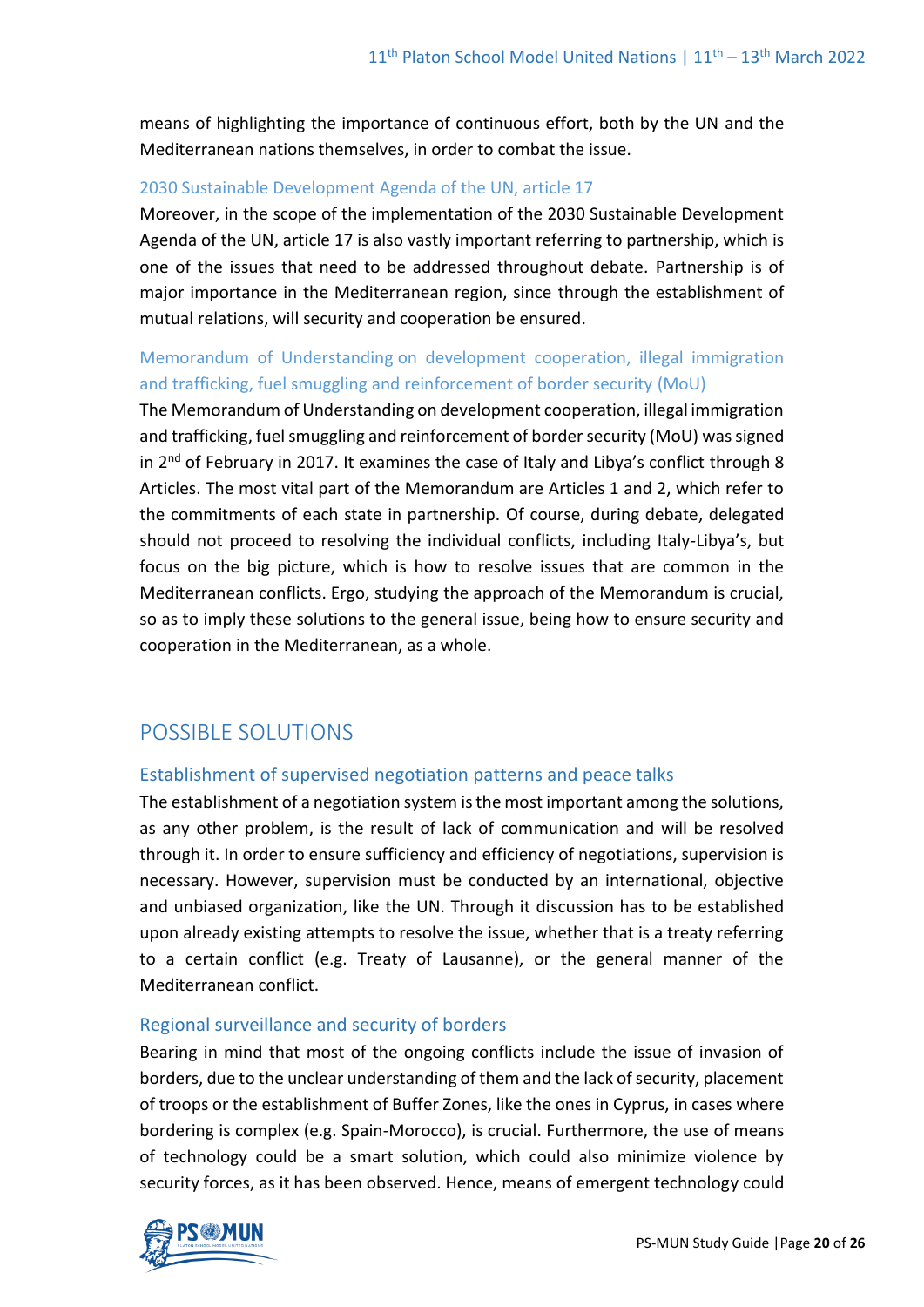be used for training of security forces, as well as vigilance and enforcement in such regions.

It is of major importance to understand that the security of borders and combatting illegal trafficking of people and goods must work on two main axes. The first one is gaining clear understanding of the borders, which can be conducted by the enforcement of already existing conventions and frameworks. However that is not the responsibility of the  $1<sup>st</sup>$  committee of the General Assembly. What can be proposed by the GA1 is the request for stricter enforcement of already existing convention, such as the UN Convention on the Law of the Sea. The second axis has to be safeguarding the borders practically, through government forces, like the military and placement of troops, or the supervision of borders by an objective organ. Hence, what could be proposed is the establishment of a UN organization/organ/forum to uptake border surveillance objectively, alongside any measure that will be placed by each nation's government to improve border security.

## Distribution of migrative populations

Considering the various mass immigration waves, as well as their effect on the country that receives them, the establishment of sustainable patterns for their circulation, but mostly their security is vital. For this reason, measures on ensuring their well-being, are a responsibility of the humanitarian committees, but ensuring security for the nation is the responsibility of the GA1. Seeing as illegal trafficking and immigration is a common phenomenon in the Mediterranean, what can be implemented is the security of borders. In that way, the dangers of migration will be minimized, including the destabilisation of the country that receives the migration waves, as well as any other good that could be illegally trafficked with people. There are various ways to achieve security, whether that is executed by the nation itself (e.g. placement of troops) or an objective international organization, such as the UN.

## Reconsideration of already existing measures and stricter enforcement

As presented in the Previous Attempts to Solve the Issue section, as well as the way countries have responded to the issue, especially those that are engaged in conflicts in the Mediterranean region. For instance, the already existing forums of discussion etc could be improved, through the addition of new countries or increased frequency in meetings. Furthermore, the establishment of sanctions for already existing conventions could be a feasible solution. The most important convention regarding which sanctions should be proposed is the United Nations Convention on the Law of the Sea.

## United Nations Conventions on the Law of the Sea

Bearing in mind that the UNCLOS is the most important document, on which safeguarding the marine borders will be based, amendments on it could be proposed. Hence, gaining clear understanding of the marine borders is the first step, which is

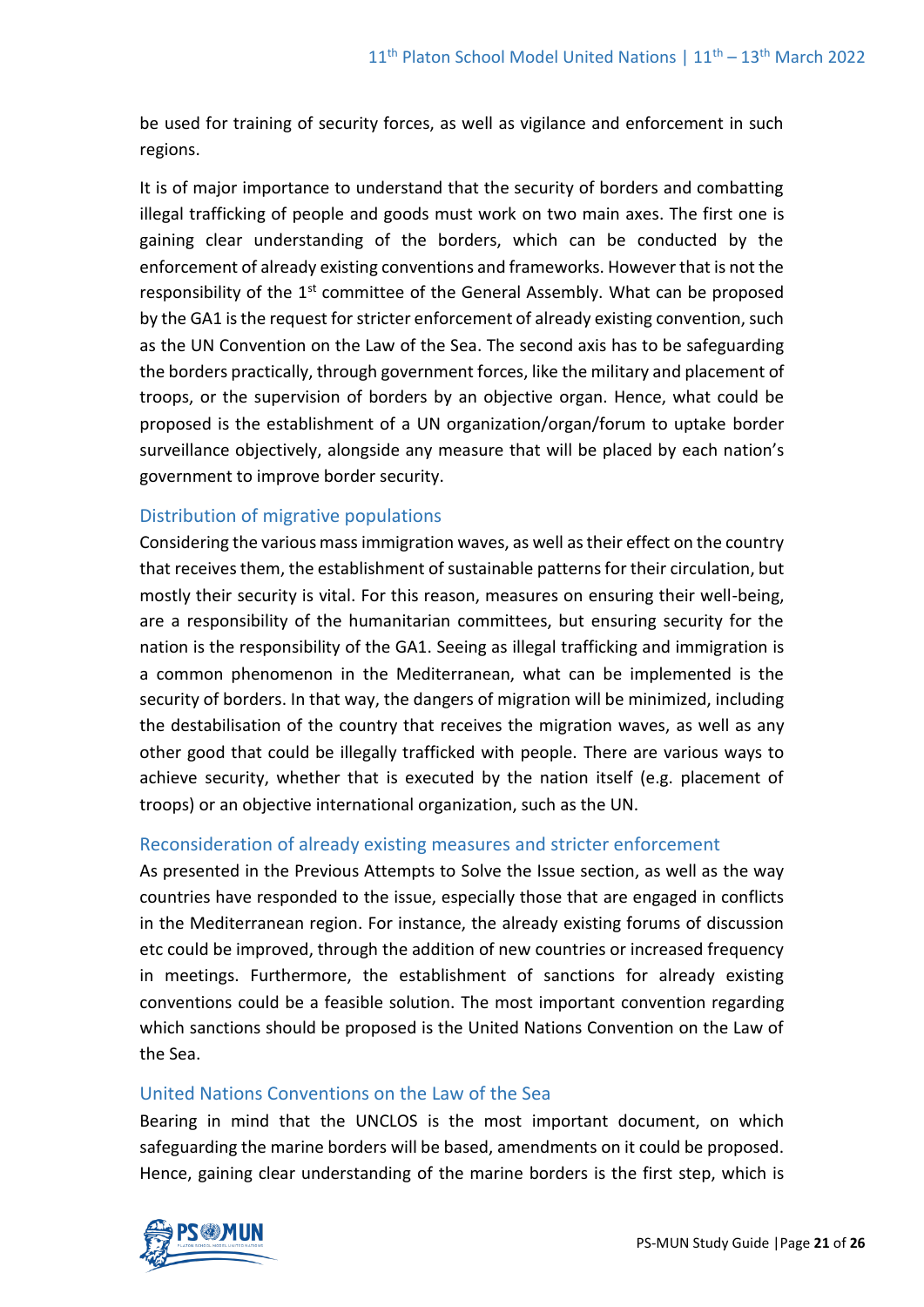also crucial. Sanctions for nations that do not abide by the UNCLOS, through invasions of borders, are needed. Considering that there is an unclear understanding of the marine borders in the Mediterranean region, as well as a lack of confrontation in incidents where nations ignore the UNCLOS, leading to marine interventions or illegal activities (e.g. trafficking) or militarization.

# BIBLIOGRAPHY

Dalay, Galip. "Turkey, Europe, and the Eastern Mediterranean: Charting a Way out of the Current Deadlock." *Brookings*, Brookings, 28 Jan. 2021, [www.brookings.edu/research/turkey-europe-and-the-eastern-mediterranean](http://www.brookings.edu/research/turkey-europe-and-the-eastern-mediterranean-charting-a-way-out-of-the-current-deadlock/)[charting-a-way-out-of-the-current-deadlock/.](http://www.brookings.edu/research/turkey-europe-and-the-eastern-mediterranean-charting-a-way-out-of-the-current-deadlock/)

*European Parliament*. [www.europarl.europa.eu/RegData/etudes/STUD/2015/536331/EPRS\\_STU\(2015\)536](http://www.europarl.europa.eu/RegData/etudes/STUD/2015/536331/EPRS_STU(2015)536331_EN.pdf) [331\\_EN.pdf.](http://www.europarl.europa.eu/RegData/etudes/STUD/2015/536331/EPRS_STU(2015)536331_EN.pdf)

Gavouneli, Maria. "Whose Sea? A Greek International Law Perspective on the Greek-Turkish Disputes." *Institut Montaigne*, Institut Montaigne, 1 Sept. 2021, [www.institutmontaigne.org/en/blog/whose-sea-greek-international-law](http://www.institutmontaigne.org/en/blog/whose-sea-greek-international-law-perspective-greek-turkish-disputes)[perspective-greek-turkish-disputes.](http://www.institutmontaigne.org/en/blog/whose-sea-greek-international-law-perspective-greek-turkish-disputes)

"Intervention Definition & Meaning." *Merriam-Webster*, Merriam-Webster, [www.merriam-webster.com/dictionary/intervention.](http://www.merriam-webster.com/dictionary/intervention)

"Jurisdiction Definition & Meaning." *Dictionary.com*, Dictionary.com, [www.dictionary.com/browse/jurisdiction.](http://www.dictionary.com/browse/jurisdiction)

"Jurisdiction Definition & Meaning." *Merriam-Webster*, Merriam-Webster, [www.merriam-webster.com/dictionary/jurisdiction.](http://www.merriam-webster.com/dictionary/jurisdiction)

Liberto, Daniel. "What Is an Embargo?" *Investopedia*, Investopedia, 7 Dec. 2021, [www.investopedia.com/terms/e/embargo.asp.](http://www.investopedia.com/terms/e/embargo.asp)

"Maritime Security: What Is Maritime Security?" *MITAGS*, 25 June 2021, [www.mitags.org/security-guide/.](http://www.mitags.org/security-guide/)

"Solidarity Definition & Meaning." *Dictionary.com*, Dictionary.com, [www.dictionary.com/browse/solidarity.](http://www.dictionary.com/browse/solidarity)

"Transnational Crime." *Obo*, [www.oxfordbibliographies.com/view/document/obo-](http://www.oxfordbibliographies.com/view/document/obo-9780195396607/obo-9780195396607-0024.xml)[9780195396607/obo-9780195396607-0024.xml.](http://www.oxfordbibliographies.com/view/document/obo-9780195396607/obo-9780195396607-0024.xml)

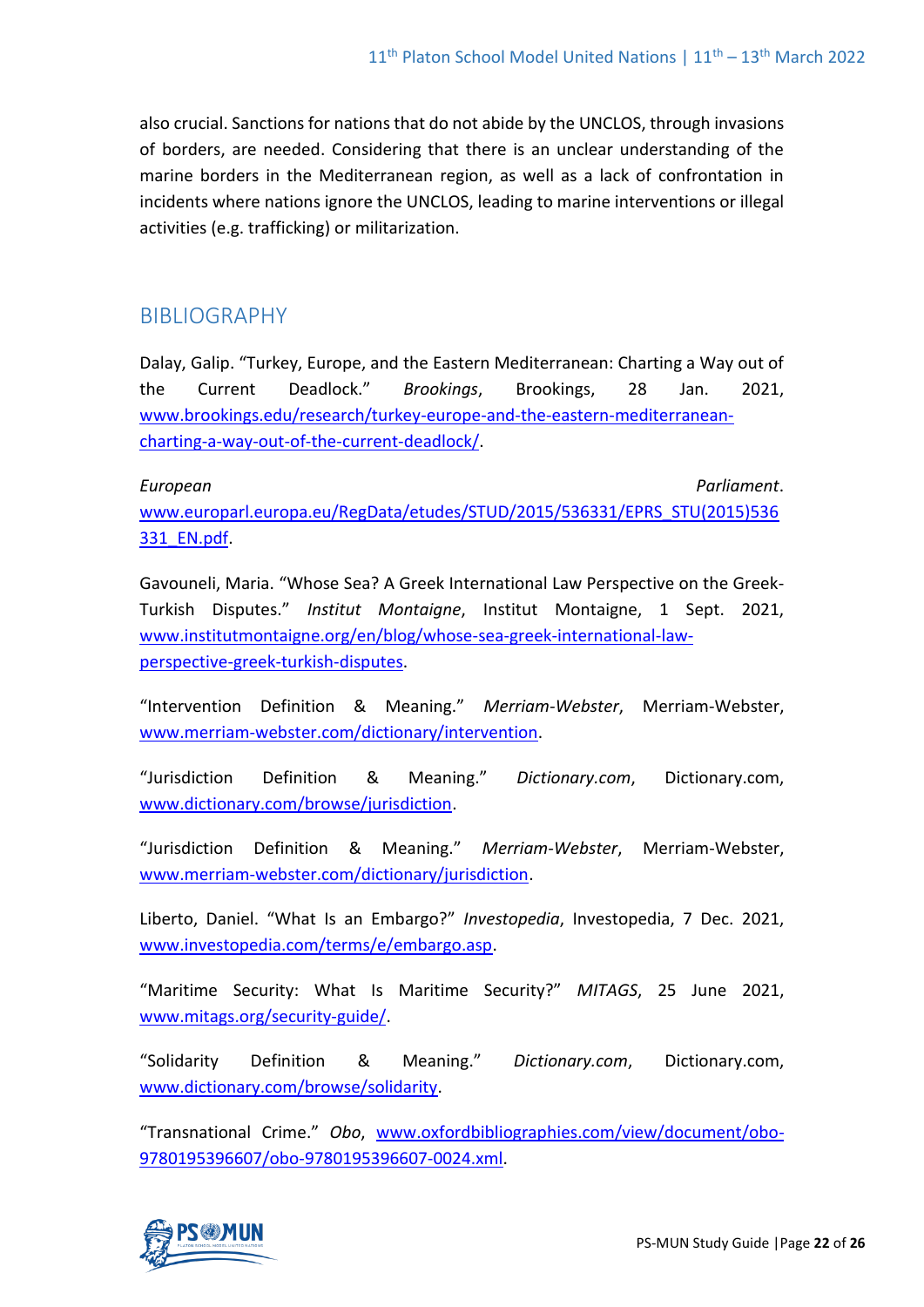"Treaty of Lausanne." *Encyclopædia Britannica*, Encyclopædia Britannica, Inc., [www.britannica.com/event/Treaty-of-Lausanne-1923.](http://www.britannica.com/event/Treaty-of-Lausanne-1923)

"United Nations Convention on the Law of the Sea." *International Maritime Organization*,

[www.imo.org/en/OurWork/Legal/Pages/UnitedNationsConventionOnTheLawOfTheS](http://www.imo.org/en/OurWork/Legal/Pages/UnitedNationsConventionOnTheLawOfTheSea.aspx) [ea.aspx.](http://www.imo.org/en/OurWork/Legal/Pages/UnitedNationsConventionOnTheLawOfTheSea.aspx)

"What Is Operational Security? the Five-Step Process, Best Practices, and More." *Digital Guardian*, 1 Dec. 2020, digitalguardian.com/blog/what-operational-securityfive-step-process-best-practices-and-more.

- "Spain and the Mediterranean." *IEMed*, [https://www.iemed.org/publication/spain](https://www.iemed.org/publication/spain-and-the-mediterranean/?lang=ca)[and-the-mediterranean/?lang=ca.](https://www.iemed.org/publication/spain-and-the-mediterranean/?lang=ca)
- Nato. "Mediterranean Dialogue." *NATO*, 12 July 2021, [https://www.nato.int/cps/en/natohq/topics\\_52927.htm.](https://www.nato.int/cps/en/natohq/topics_52927.htm)
- "NATO Focused Security Patrols in Western Mediterranean." *Mc.nato.int*, [https://mc.nato.int/media-centre/news/2021/nato-focused-security-patrols](https://mc.nato.int/media-centre/news/2021/nato-focused-security-patrols-in-western-mediterranean)[in-western-mediterranean.](https://mc.nato.int/media-centre/news/2021/nato-focused-security-patrols-in-western-mediterranean)

[https://www.iai.it/sites/default/files/mediterranean-paper\\_03.pdf](https://www.iai.it/sites/default/files/mediterranean-paper_03.pdf)

- "United Nations Convention on the Law of the Sea." *International Maritime Organization*, https://www.imo.org/en/OurWork/Legal/Pages/UnitedNationsConventionOnT heLawOfTheSea.aspx.
- KABIS-KECHRID, Laura Lale. "Conflicts in the EastMed: From Germany's and France's Conflicting Strategies to a Dual Approach." *Afficher La Page D'accueil Du Site*, [https://www.ifri.org/en/publications/briefings-de-lifri/conflicts-eastmed](https://www.ifri.org/en/publications/briefings-de-lifri/conflicts-eastmed-germanys-and-frances-conflicting-strategies-dual)[germanys-and-frances-conflicting-strategies-dual.](https://www.ifri.org/en/publications/briefings-de-lifri/conflicts-eastmed-germanys-and-frances-conflicting-strategies-dual)
- (www.dw.com), Deutsche Welle. "Germany Urges End to Military Exercises in the Mediterranean as Turkey Announces Drills: DW: 27.08.2020." *DW.COM*, https://www.dw.com/en/germany-turkey-greece-cyprus-militarymaneuvers/a-54716535.
- "2021 OSCE Mediterranean Conference." *OSCE*, [https://www.osce.org/event/2021](https://www.osce.org/event/2021-osce-mediterranean-conference) [osce-mediterranean-conference.](https://www.osce.org/event/2021-osce-mediterranean-conference)

"Front Page." *IEMed*, [https://www.iemed.org/.](https://www.iemed.org/)

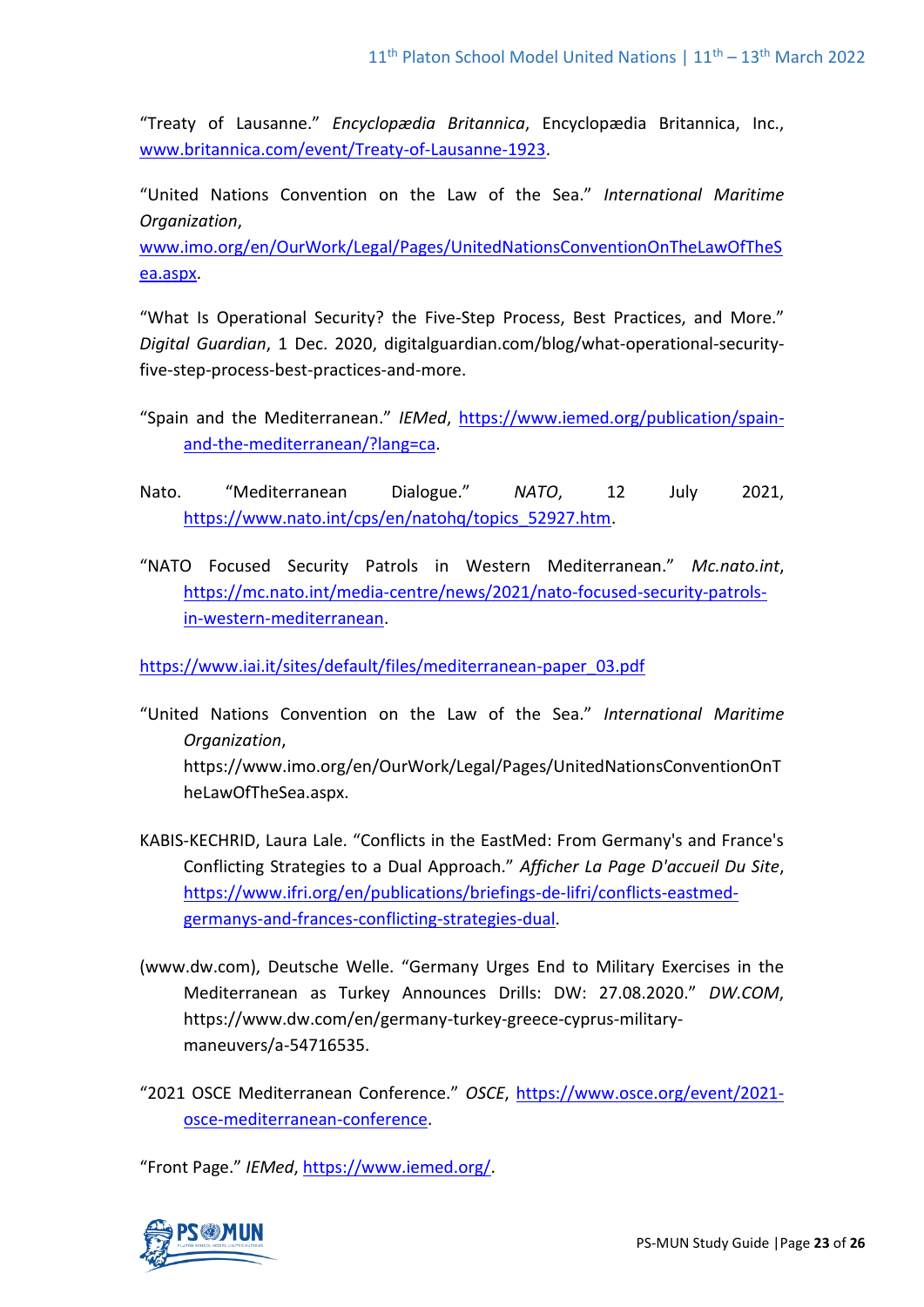- "The Return of Italy to the Mediterranean." *IEMed*, [https://www.iemed.org/publication/the-return-of-italy-to-the](https://www.iemed.org/publication/the-return-of-italy-to-the-mediterranean/)[mediterranean/.](https://www.iemed.org/publication/the-return-of-italy-to-the-mediterranean/)
- "The Role of Turkey in the Eastern Mediterranean Conflict Zone: A Country Transformed and a Glimpse into the Future – Thrasyvoulos Terry Stamatopoulos." *ΕΛΙΑΜΕΠ*, 15 Oct. 2021, [https://www.eliamep.gr/en/publication/%CE%BF-](https://www.eliamep.gr/en/publication/%CE%BF-%CF%81%CF%8C%CE%BB%CE%BF%CF%82-%CF%84%CE%B7%CF%82-%CF%84%CE%BF%CF%85%CF%81%CE%BA%CE%AF%CE%B1%CF%82-%CF%83%CF%84%CE%B7%CE%BD-%CE%B6%CF%8E%CE%BD%CE%B7-%CF%83%CF%8D%CE%B3%CE%BA%CF%81%CE%BF%CF%85/) [%CF%81%CF%8C%CE%BB%CE%BF%CF%82-%CF%84%CE%B7%CF%82-](https://www.eliamep.gr/en/publication/%CE%BF-%CF%81%CF%8C%CE%BB%CE%BF%CF%82-%CF%84%CE%B7%CF%82-%CF%84%CE%BF%CF%85%CF%81%CE%BA%CE%AF%CE%B1%CF%82-%CF%83%CF%84%CE%B7%CE%BD-%CE%B6%CF%8E%CE%BD%CE%B7-%CF%83%CF%8D%CE%B3%CE%BA%CF%81%CE%BF%CF%85/) [%CF%84%CE%BF%CF%85%CF%81%CE%BA%CE%AF%CE%B1%CF%82-](https://www.eliamep.gr/en/publication/%CE%BF-%CF%81%CF%8C%CE%BB%CE%BF%CF%82-%CF%84%CE%B7%CF%82-%CF%84%CE%BF%CF%85%CF%81%CE%BA%CE%AF%CE%B1%CF%82-%CF%83%CF%84%CE%B7%CE%BD-%CE%B6%CF%8E%CE%BD%CE%B7-%CF%83%CF%8D%CE%B3%CE%BA%CF%81%CE%BF%CF%85/) [%CF%83%CF%84%CE%B7%CE%BD-%CE%B6%CF%8E%CE%BD%CE%B7-](https://www.eliamep.gr/en/publication/%CE%BF-%CF%81%CF%8C%CE%BB%CE%BF%CF%82-%CF%84%CE%B7%CF%82-%CF%84%CE%BF%CF%85%CF%81%CE%BA%CE%AF%CE%B1%CF%82-%CF%83%CF%84%CE%B7%CE%BD-%CE%B6%CF%8E%CE%BD%CE%B7-%CF%83%CF%8D%CE%B3%CE%BA%CF%81%CE%BF%CF%85/) [%CF%83%CF%8D%CE%B3%CE%BA%CF%81%CE%BF%CF%85/.](https://www.eliamep.gr/en/publication/%CE%BF-%CF%81%CF%8C%CE%BB%CE%BF%CF%82-%CF%84%CE%B7%CF%82-%CF%84%CE%BF%CF%85%CF%81%CE%BA%CE%AF%CE%B1%CF%82-%CF%83%CF%84%CE%B7%CE%BD-%CE%B6%CF%8E%CE%BD%CE%B7-%CF%83%CF%8D%CE%B3%CE%BA%CF%81%CE%BF%CF%85/)
- "Turkey 'Doesn't Accept International Law' over Eastern Mediterranean." *Euronews*, 22 Apr. 2021, [https://www.euronews.com/2021/04/22/turkey-doesn-t-accept](https://www.euronews.com/2021/04/22/turkey-doesn-t-accept-international-law-over-eastern-mediterranean-greece-s-fm-tells-euron)[international-law-over-eastern-mediterranean-greece-s-fm-tells-euron.](https://www.euronews.com/2021/04/22/turkey-doesn-t-accept-international-law-over-eastern-mediterranean-greece-s-fm-tells-euron)
- "Turkey in the Mediterranean: Influence on European Policies." *IEMed*, [https://www.iemed.org/publication/turkey-in-the-mediterranean-influence](https://www.iemed.org/publication/turkey-in-the-mediterranean-influence-on-european-policies/)[on-european-policies/.](https://www.iemed.org/publication/turkey-in-the-mediterranean-influence-on-european-policies/)

[https://www.ceps.eu/wp-content/uploads/2021/05/PI2021-09-Turkey-and-the-](https://www.ceps.eu/wp-content/uploads/2021/05/PI2021-09-Turkey-and-the-Eastern-Mediterranean.pdf)[Eastern-Mediterranean.pdf](https://www.ceps.eu/wp-content/uploads/2021/05/PI2021-09-Turkey-and-the-Eastern-Mediterranean.pdf)

- WP Post Author Andrew R. Novo , et al. "The Eastern Mediterranean Time for the U.S. to Get Serious." *CEPA*, 29 Mar. 2021, [https://cepa.org/the-eastern](https://cepa.org/the-eastern-mediterranean-time-for-the-u-s-to-get-serious/)[mediterranean-time-for-the-u-s-to-get-serious/.](https://cepa.org/the-eastern-mediterranean-time-for-the-u-s-to-get-serious/)
- "The US in the Eastern Mediterranean Region." *Royal United Services Institute*, 1 June 2021, [https://rusi.org/explore-our-research/publications/commentary/us](https://rusi.org/explore-our-research/publications/commentary/us-eastern-mediterranean-region)[eastern-mediterranean-region.](https://rusi.org/explore-our-research/publications/commentary/us-eastern-mediterranean-region)
- "The Current Situation in Tunisia." *United States Institute of Peace*, 30 Oct. 2020, [https://www.usip.org/publications/2020/10/current-situation-tunisia.](https://www.usip.org/publications/2020/10/current-situation-tunisia)
- "The Current Situation in Libya." *United States Institute of Peace*, 6 Jan. 2021, [https://www.usip.org/publications/2020/12/current-situation-libya.](https://www.usip.org/publications/2020/12/current-situation-libya)
- "EU Immigration and Asylum Law and Policy Droit Et Politique De L'immigration Et De L'asile De L'ue." *The Italy-Libya Memorandum of Understanding: The Baseline of a Policy Approach Aimed at Closing All Doors to Europe? – EU Immigration and Asylum Law and Policy*, [https://eumigrationlawblog.eu/the-italy-libya-](https://eumigrationlawblog.eu/the-italy-libya-memorandum-of-understanding-the-baseline-of-a-policy-approach-aimed-at-closing-all-doors-to-europe/)

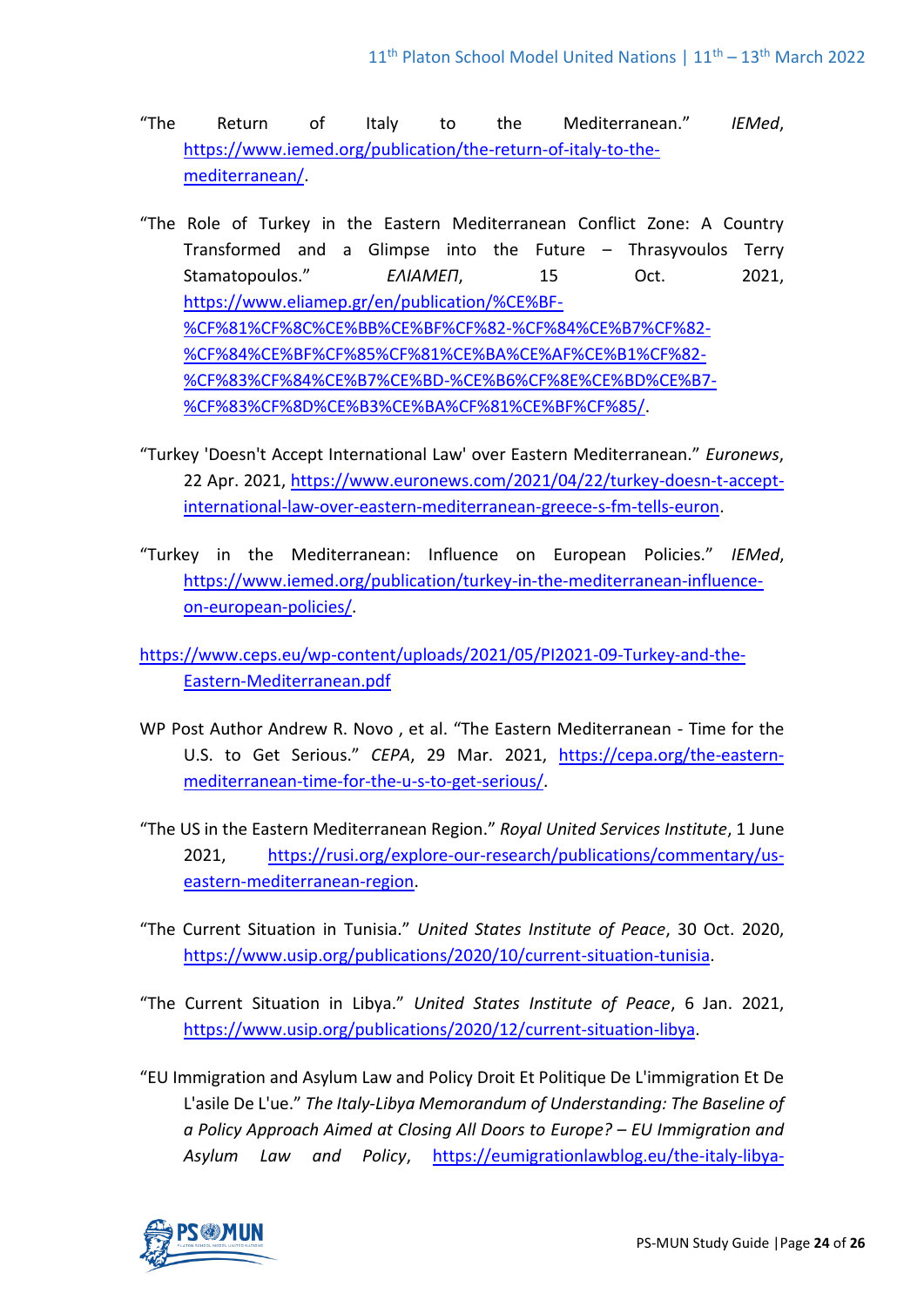[memorandum-of-understanding-the-baseline-of-a-policy-approach-aimed-at](https://eumigrationlawblog.eu/the-italy-libya-memorandum-of-understanding-the-baseline-of-a-policy-approach-aimed-at-closing-all-doors-to-europe/)[closing-all-doors-to-europe/.](https://eumigrationlawblog.eu/the-italy-libya-memorandum-of-understanding-the-baseline-of-a-policy-approach-aimed-at-closing-all-doors-to-europe/)

- "Italy Found Its Way Back into Libya." *Atlantic Council*, 16 Apr. 2021, [https://www.atlanticcouncil.org/blogs/menasource/italy-found-its-way-back](https://www.atlanticcouncil.org/blogs/menasource/italy-found-its-way-back-into-libya/)[into-libya/.](https://www.atlanticcouncil.org/blogs/menasource/italy-found-its-way-back-into-libya/)
- "Med: More than 23,000 People Returned to Unsafe Libya This Year, Arrivals to Italy on the Rise, over 1,000 Lives Lost at Sea, Rescues in the Alboran and Western Med." *European Council on Refugees and Exiles (ECRE)*, [https://ecre.org/med](https://ecre.org/med-more-than-23000-people-returned-to-unsafe-libya-this-year-arrivals-to-italy-on-the-rise-over-1000-lives-lost-at-sea-rescues-in-the-alboran-and-western-mediterranean/)[more-than-23000-people-returned-to-unsafe-libya-this-year-arrivals-to-italy](https://ecre.org/med-more-than-23000-people-returned-to-unsafe-libya-this-year-arrivals-to-italy-on-the-rise-over-1000-lives-lost-at-sea-rescues-in-the-alboran-and-western-mediterranean/)[on-the-rise-over-1000-lives-lost-at-sea-rescues-in-the-alboran-and-western](https://ecre.org/med-more-than-23000-people-returned-to-unsafe-libya-this-year-arrivals-to-italy-on-the-rise-over-1000-lives-lost-at-sea-rescues-in-the-alboran-and-western-mediterranean/)[mediterranean/.](https://ecre.org/med-more-than-23000-people-returned-to-unsafe-libya-this-year-arrivals-to-italy-on-the-rise-over-1000-lives-lost-at-sea-rescues-in-the-alboran-and-western-mediterranean/)
- "Tunisian, Italian FMS Discuss Developments in Libya." *Anadolu Ajansı*, [https://www.aa.com.tr/en/africa/tunisian-italian-fms-discuss-developments](https://www.aa.com.tr/en/africa/tunisian-italian-fms-discuss-developments-in-libya/2190106)[in-libya/2190106.](https://www.aa.com.tr/en/africa/tunisian-italian-fms-discuss-developments-in-libya/2190106)
- (www.dw.com), Deutsche Welle. "EU Seeks Migration Deals with Libya and Tunisia: DW: 20.05.2021." *DW.COM*, [https://www.dw.com/en/eu-seeks-migration](https://www.dw.com/en/eu-seeks-migration-deals-with-libya-and-tunisia/a-57592161)[deals-with-libya-and-tunisia/a-57592161.](https://www.dw.com/en/eu-seeks-migration-deals-with-libya-and-tunisia/a-57592161)
- "Timeline: The Six Day War." *NPR*, NPR, 4 June 2007, [https://www.npr.org/templates/story/story.php?storyId=10694216.](https://www.npr.org/templates/story/story.php?storyId=10694216)
- This picture taken on Jan. 31, 2019, et al. "How Egypt Benefits from Gas Agreement with Israel." *Al*, [https://www.al-monitor.com/originals/2021/02/egypt-israel](https://www.al-monitor.com/originals/2021/02/egypt-israel-gas-agreement-leviathan-eastmed.html)[gas-agreement-leviathan-eastmed.html.](https://www.al-monitor.com/originals/2021/02/egypt-israel-gas-agreement-leviathan-eastmed.html)
- Al Jazeera. "Israel, Egypt Leaders Meet to De-Escalate Gaza Tensions." *Israel-Palestine Conflict News | Al Jazeera*, Al Jazeera, 14 Sept. 2021, [https://www.aljazeera.com/news/2021/9/14/israel-egypt-leaders-meet-to-de](https://www.aljazeera.com/news/2021/9/14/israel-egypt-leaders-meet-to-de-escalate-tensions-with-gaza)[escalate-tensions-with-gaza.](https://www.aljazeera.com/news/2021/9/14/israel-egypt-leaders-meet-to-de-escalate-tensions-with-gaza)
- "Blockade of Gaza Strip." *Encyclopædia Britannica*, Encyclopædia Britannica, Inc., [https://www.britannica.com/place/Gaza-Strip/Blockade.](https://www.britannica.com/place/Gaza-Strip/Blockade)
- "Gamal Abdel Nasser." *Encyclopædia Britannica*, Encyclopædia Britannica, Inc., [https://www.britannica.com/biography/Gamal-Abdel-Nasser.](https://www.britannica.com/biography/Gamal-Abdel-Nasser)
- "Six-Day War." *Encyclopædia Britannica*, Encyclopædia Britannica, Inc., [https://www.britannica.com/event/Six-Day-War.](https://www.britannica.com/event/Six-Day-War)